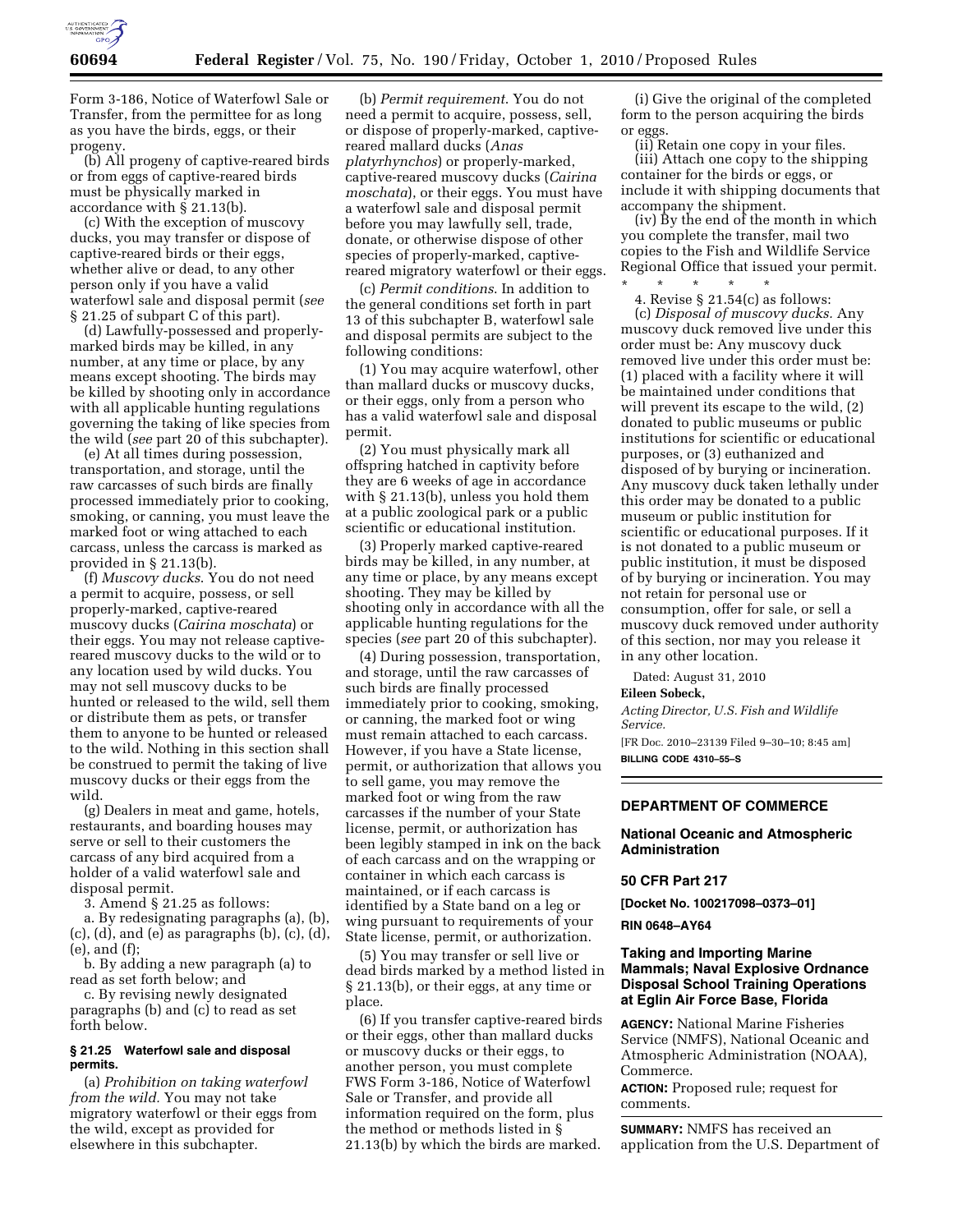the Air Force, Headquarters 96th Air Base Wing (U.S. Air Force), Eglin Air Force Base (Eglin AFB) for authorization to take marine mammals, by Level B harassment, incidental to Naval Explosive Ordnance Disposal School (NEODS) training operations, military readiness activities, at Eglin AFB, FL from approximately December, 2010, to November, 2015. Pursuant to the Marine Mammal Protection Act (MMPA), NMFS is proposing regulations to govern the requested take and requesting information, suggestions, and comments on its proposed regulations. NMFS issued annual Incidental Harassment Authorizations pursuant to the MMPA for similar specified activities in 2005, 2006, 2007, and 2008. No activities have occurred to date.

**DATES:** Information, suggestions, and comments must be received no later than November 1, 2010.

**ADDRESSES:** Comments on the application should be addressed to P. Michael Payne, Chief, Permits, Conservation, and Education Division, Office of Protected Resources, National Marine Fisheries Service, 1315 East-West Highway, Silver Spring, MD 20910–3225. Submit all electronic public comments via the Federal eRulemaking Portal: *[http://](http://www.regulations.gov) [www.regulations.gov.](http://www.regulations.gov)* 

*Instructions:* All comments received are a part of the public record and will generally be posted to *[http://www.nmfs.](http://www.nmfs.noaa.gov/pr/permits/incidental.htm) [noaa.gov/pr/permits/incidental.htm](http://www.nmfs.noaa.gov/pr/permits/incidental.htm)*  without change. All Personal Identifying Information (for example, name, address, etc.) voluntarily submitted by the commenter may be publicly accessible. Do not submit Confidential Business Information or otherwise sensitive or protected information.

A copy of the application containing a list of the references used in this document may be obtained by writing to the address specified above, telephoning the contact listed below (*see* **FOR FURTHER INFORMATION CONTACT**), or visiting the Internet at: *[http://www.](http://www.nmfs.noaa.gov/pr/permits/incidental.htm) [nmfs.noaa.gov/pr/permits/incidental.](http://www.nmfs.noaa.gov/pr/permits/incidental.htm) [htm.](http://www.nmfs.noaa.gov/pr/permits/incidental.htm)* Documents cited in this notice may

be viewed, by appointment, during regular business hours, at the aforementioned address. NMFS is current preparing a Draft Environmental Assessment in accordance with the National Environmental Policy Act (NEPA) as implemented by the regulations published by the Council on Environmental Quality (CEQ).

**FOR FURTHER INFORMATION CONTACT:**  Howard Goldstein or Jolie Harrison, Office of Protected Resources, NMFS, 301–713–2289, ext. 172.

#### **SUPPLEMENTARY INFORMATION:**

#### **Availability**

A copy of the application containing a list of the references used in this document may be obtained by writing to the address specified above, telephoning the contact listed below (*see* **FOR FURTHER INFORMATION CONTACT**), or visiting the Internet at: *[http://www.](http://www.nmfs.noaa.gov/pr/permits/incidental.htm) [nmfs.noaa.gov/pr/permits/incidental.](http://www.nmfs.noaa.gov/pr/permits/incidental.htm) [htm.](http://www.nmfs.noaa.gov/pr/permits/incidental.htm)* 

Documents cited in this notice may be viewed, by appointment, during regular business hours, at the aforementioned address.

#### **Background**

Paragraphs  $101(a)(5)(A)$  and  $(D)$  of the MMPA (16 U.S.C. 1361 *et seq.*) direct the Secretary of Commerce (Secretary), upon request, to allow for a period of not more than five years, the incidental, but not intentional, taking of marine mammals by U.S. citizens who engage in a specified activity (other than commercial fishing) within a specified geographical region if certain findings are made and regulations are issued. Alternatively, if the taking is limited to harassment an Incidental Harassment Authorization (IHA) is issued. Upon making a finding that an application for incidental take is adequate and complete, NMFS commences the incidental take authorization process by publishing in the **Federal Register** a notice of a receipt of an application for the implementation of regulations or a proposed IHA.

An authorization for the incidental takings may be granted if NMFS finds that the taking during the period of the authorization will have a negligible impact on the species or stock(s), will not have an unmitigable adverse impact on the availability of the species or stock(s) for subsistence uses (where relevant), and if the permissible methods of taking and requirements pertaining to the mitigation, monitoring and reporting of such takings are set forth to achieve the least practicable adverse impact.

NMFS has defined ''negligible impact'' in 50 CFR 216.103 as:

\* \* \* an impact resulting from the specified activity that cannot be reasonably expected to, and is not reasonably likely to, adversely affect the species or stock through effects on annual rates of recruitment or survival.

The National Defense Authorization Act of 2004 (NDAA) (Pub. L. 108–36) modified the MMPA by removing the "small numbers" and "specified geographic region'' limitations and amended the definition of ''harassment'' as it applies to a ''military readiness

activity'' to read as follows (Section 3(18)(B) of the MMPA):

(i) any act that injures or has the significant potential to injure a marine mammal or marine mammal stock in the wild (Level A harassment); or (ii) any act that disturbs or is likely to disturb a marine mammal or marine mammal stock in the wild by causing disruption of natural behavioral patterns, including, but not limited to, migration, surfacing, nursing, breeding, feeding, or behavioral patterns are abandoned or significantly altered (Level B harassment).

#### **Summary of Request**

On November 6, 2009, NMFS received a letter from the U.S. Air Force requesting an authorization for the take of marine mammals incidental to NEODS training operations. These training operations are properly considered ''military readiness activity'' under the provisions of the NDAA. On January 15, 2010, NMFS published a Notice of Receipt (75 FR 2490) in the **Federal Register** for the U.S. Air Force's NEODS training operations and determined that its application was adequate and complete. The U.S. Air Force states and NMFS concurs that underwater explosive detonations could result in the take by harassment of marine mammals by exposing them to sound. The requested regulations would establish a framework for authorizing incidental take with future LOAs. These LOAs, if approved, would authorize the take, by Level B (behavioral) harassment, of Atlantic bottlenose dolphins (*Tursiops truncatus*) incidental to conducting NEODS training operations and testing at Eglin Gulf Test and Training Range (EGTTR) at property off Santa Rosa Island (SRI), Florida, in the northern Gulf of Mexico (GOM). Based on the application, premitigation take would average approximately 10 animals per year; approximately 50 animals over the five year period. NMFS issued annual Incidental Harassment Authorizations (IHA) for almost identical activities in 2005 (70 FR 51341; August 30, 2005), 2006 (71 FR 60639; October 16, 2006), 2007 (72 FR 58290; October 15, 2007), and 2008 (73 FR 56800; September 30, 2008). The past missions have been delayed due to safety issues related to bringing demolition charges under a bridge. No missions have occurred to date under any of the IHAs. NEODS missions would involve underwater detonations of small, live explosive charges adjacent to inert mines. The NEODS training activities are classified as military readiness activities. The U.S. Air Force states that underwater detonation of the specified explosive charges may expose bottlenose dolphins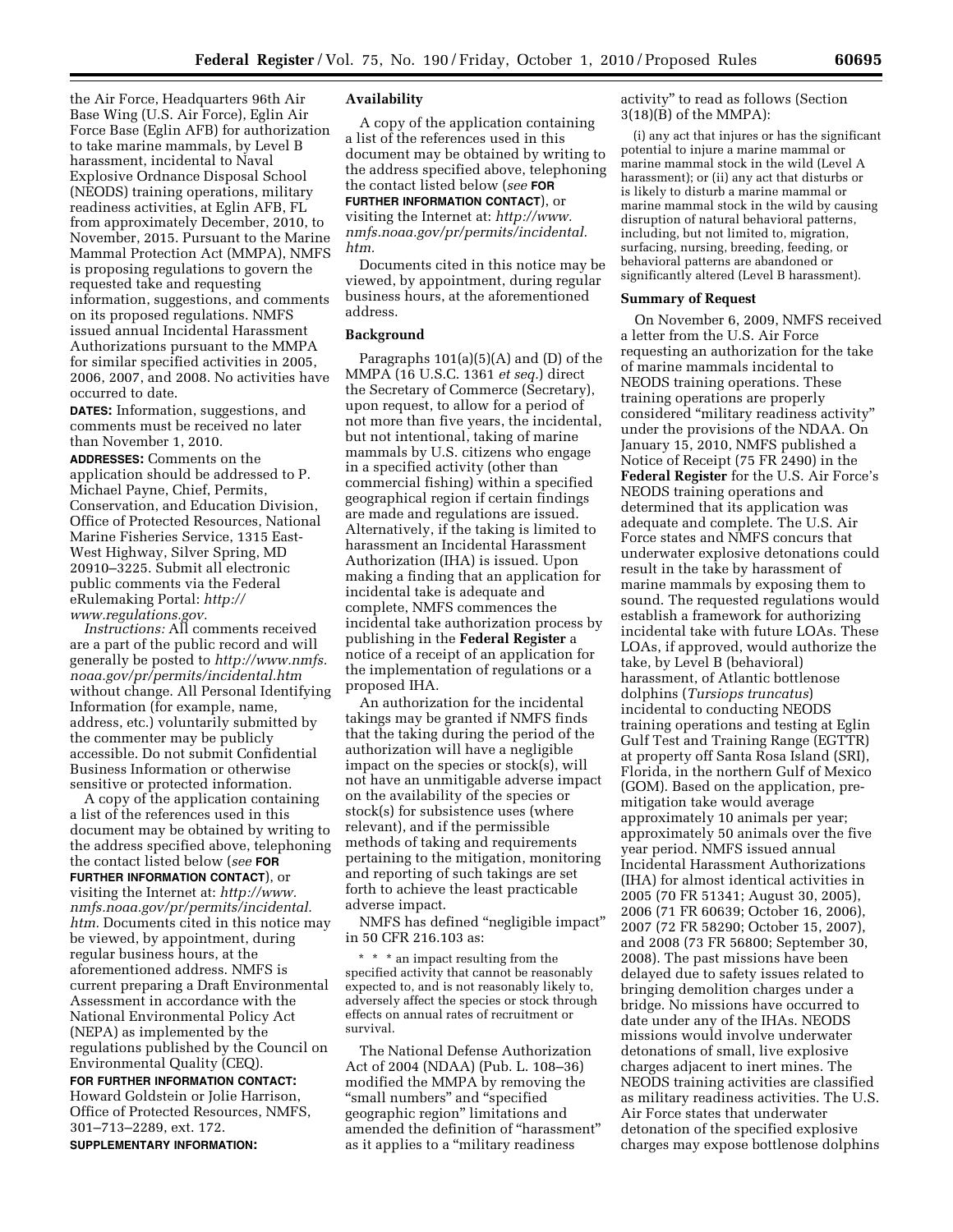in the area to noise and pressure resulting in non-injurious temporary threshold shift (TTS) (temporary hearing loss).

Additional information on the NEODS training operations is contained in the application, which is available upon request (*see* **ADDRESSES**).

## **Description of the Proposed Specified Activities**

## *Background*

Potential impacts to listed species and habitat from NEODS testing are limited to the sites offshore of Eglin AFB shown in Figure 1–1 of Eglin AFB's application. The EGTTR encompasses approximately 222,739 km2 (86,000 mi2) within the GOM and consists of the airspace over the GOM, which is scheduled and operated by Eglin AFB. NEODS test areas are located approximately three nautical miles (nmi) from shore, in approximately 18.3 m (60 ft) of water and in area W–151 of the EGTTR.

The mission of NEODS is to detect, recover, identify, evaluate, render safe, and dispose of unexploded ordnance (UXO) that constitutes a threat to people, material, installations, ships, aircraft, and operations. The U.S. Navy EOD force of approximately 1,000 men and women has the equipment, mobility, and flexibility to tackle the global spectrum of threats in all world environments. Mine Countermeasures (MCM) detonations is one function of the U.S. Navy EOD force, which involves mine-hunting and mineclearance operations. The NEODS facilities are located at Eglin AFB, Florida. The proposed training at Eglin AFB involves focused training on basic EOD skills. Examples of these fundamental skills are recognizing ordnance, reconnaissance, measurement, basic understanding of demolition charges, and neutralization of conventional and chemical ordnance.

The NEODS at Eglin AFB proposes to use the GOM waters off of SRI for a portion of the NEODS class. The NEODS would utilize areas approximately one to three nmi offshore of Test Site A–15, A–10 or A–3 for MCM training (see Figure 1–1 of Eglin AFB's application). A ''test site'' is a specific location on EGTTR where the mission activities actually occur. The goal of the training is to give NEODS students the tools and techniques to implement MCM through real scenarios. The students would be taught established techniques to implement MCM through real scenarios. The students would be taught established techniques for neutralizing mines by diving and hand-placing charges adjacent to the mines. The detonation of small, live explosive charges adjacent to the mine disables the mine function. Inert mines are utilized for training purposes. This training would occur offshore of SRI up to eight times annually, at varying times within the year.

### *Proposed NEODS Operations*

MCM training classes are 51 days in duration, with four days of on-site training in the GOM. Two of these four days will be utilized to lay the inert mines prior to the training. The other two days will require the use of live detonations in the GOM. One large safety vessel and five MK V inflatable 3.1 m (10 ft) rubber boats with 50 horsepower (HP) engines would be used to access the GOM waters during training activities. The training procedures during the two ''live demolition'' days are described as follows.

*First Live Demolition Day:* Five inert mines will be placed in a compact area on the GOM floor in approximately 60 ft of water. These five mines will be utilized for the one or two live demolition days. Divers will locate the mines by hand-held sonars (AN/PQS– 2A acoustic locator and the Dukane

Underwater Acoustic Locator System), which detect the mine casings (mine shape reacquisition). The hand-held sonar would not impact any protected marine species because the sonar ranges are below any current threshold for protected marine species (*see* Table 1– 1 of Eglin AFB's application); therefore, potential noise impacts from sonars are not included in this analysis.

Five charges packed with C–4 explosive material (either 2.3 kg [5 lb] NEW or 4.6 kg [10 lb] NEW) will be set up adjacent to the mines. A charge includes detonation cord, non-electric caps, time fuses and fuse igniters. No more than five charges will be utilized over the two-day period. Live training events will occur eight times annually, averaging once every six to seven weeks. Four of the training events will involve five-lb charges, and four events will involve ten-lb charges. Because five detonations (maximum) are expected during each event, there will be up to twenty five-lb detonations and twenty ten-lb detonations annually, for a total of forty detonations. It is expected that 60 percent of the training events will occur in summer, and 40 percent will occur in winter. Therefore, analyses of potential marine mammal impacts in Section 6 of Eglin AFB's application reflect this seasonal distribution. Overpressure from the detonation is intended to disrupt the electrical charge on the mine, rendering it safe. The five charges will be detonated individually with a maximum separation time of 20 minutes between each detonation. The time of detonation will be limited to an hour after sunrise and an hour before sunset. Mine shapes and debris will be recovered and removed from the GOM waters when training is completed.

*Second Live Demolition Day:* Each team has two days to complete their entire evolution (detonation of five charges). The second day will be utilized only if the teams cannot complete their evolution on day one.

### TABLE 1—(TABLE 1–1 OF THE APPLICATION) HAND-HELD SONAR CHARACTERISTICS

| AN/PQS-2A | Dukane           |
|-----------|------------------|
|           | 250 Hz-2.500 Hz. |

Additional details regarding the proposed NEODS training operations can be found in Eglin AFB's LOA application and Draft Environmental Assessment on the Promulgation of Regulations and the Issuance of Letters of Authorization to Take Marine Mammals, by Harassment, Incidental to Naval Explosive Ordnance Disposal School Training Operations at Eglin Air Force Base, Florida (Draft EA). The Draft EA can also be found online at: *[http://](http://www.nmfs.noaa.gov/pr/permits/incidental.htm#applications)* 

*[www.nmfs.noaa.gov/pr/permits/](http://www.nmfs.noaa.gov/pr/permits/incidental.htm#applications) [incidental.htm#applications.](http://www.nmfs.noaa.gov/pr/permits/incidental.htm#applications)* 

## **Military Readiness Activity**

NEODS supports the Naval Fleet by providing training to personnel from all four armed services, civil officials, and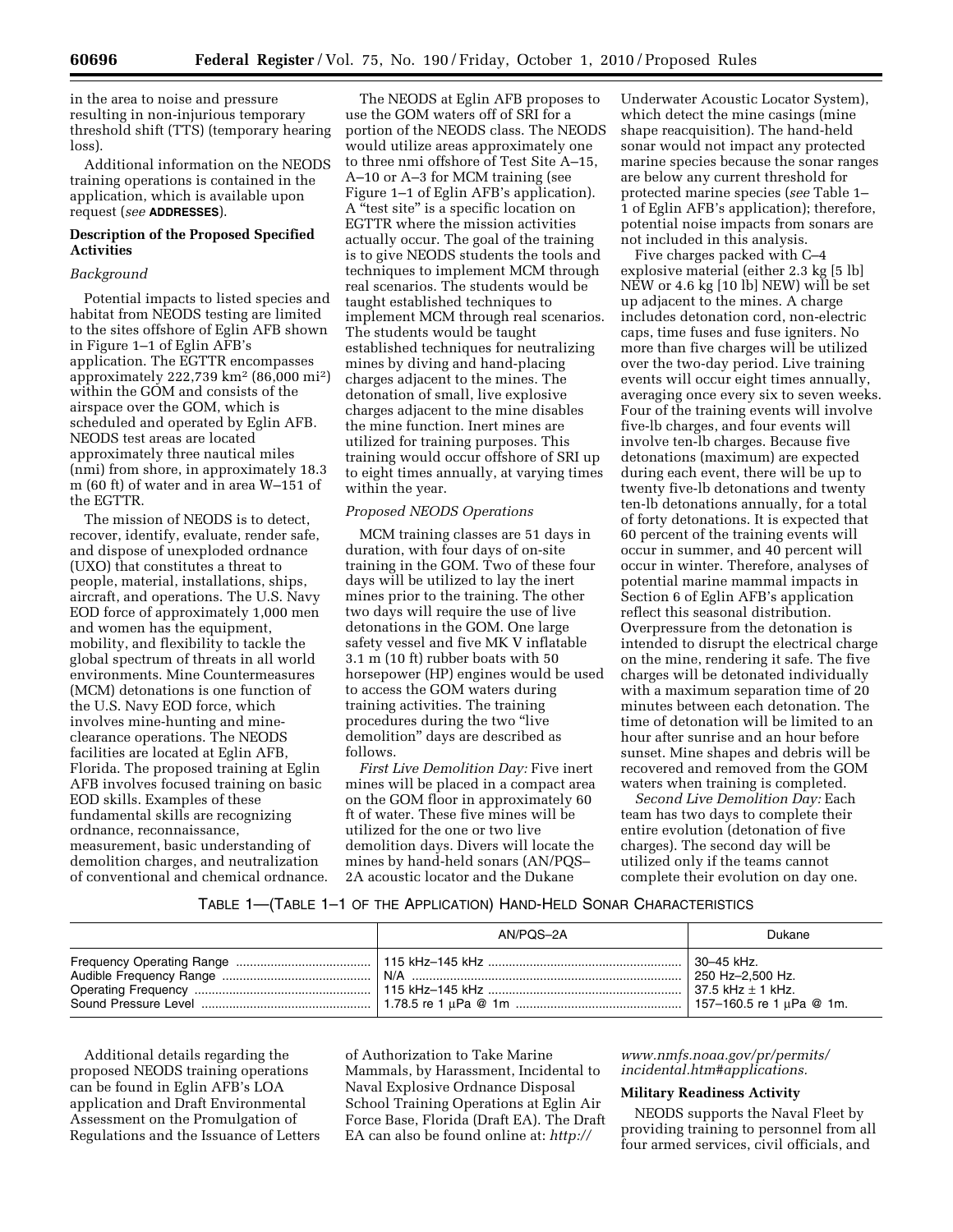military students from over 70 countries. The NEODS facility supports the Department of Defense Joint Service Explosive Ordnance Disposal training mission. According to the application, the Navy and the Marine Corps believe that the ability of Sailors and Marines to detect, characterize, and neutralize mines from their operating areas at sea, on the shore, and inland, is vital to their doctrines.

As described in the application, the Navy believes that an array of transnational, rogue, and sub-national adversaries now pose the most immediate threat to American interests. Because of their relative low cost and ease of use, mines will be among the adversaries' weapons of choice in shallow-water situations, and they will be deployed in an asymmetrical and asynchronous manner. The Navy needs organic means to clear mines and obstacles rapidly in three challenging environments: Shallow water; the surf zone; and the beach zone. The Navy also needs a capability for rapid clandestine surveillance and reconnaissance of minefields and obstacles in these

environments. The NEODS mission in the GOM offshore of Eglin AFB is considered a military readiness activity pursuant to the National Defense Authorization Act (NDAA) (Pub. L. 108– 136).

### **Proposed Dates, Duration, and Location of Specified Activity**

NEODS missions will occur over the next five years utilizing resources within the Eglin Military Complex, including three sites in the EGTTR (Figure 1–1 of Eglin AFB's application). There will be eight training events annually, with an average of one event occurring every six to seven weeks. Half of the events will involve 5 lb charges and half will involve 10 lb charges.

## **Description of Marine Mammals and Habitat Affected in the Activity Area of the Specified Activities**

Marine mammal species that potentially occur within the EGTTR include several species of cetaceans and one sirenian, the West Indian manatee (*see* Table 1 below). Marine mammal species listed as Endangered under the U.S. Endangered Species Act (ESA),

includes the humpback, sei, fin, blue, North Atlantic right, sperm whale, and Florida manatee. The marine mammals that generally occur in the proposed training operations area belong to three taxonomic groups: Mysticetes (baleen whales), odontocetes (toothed whales), and sirenians (the manatee). Table 2 below outlines the cetacean species and their habitat in the region of the proposed project area.

During winter months, manatee distribution in the GOM is generally confined to southern Florida. During summer months, a few may migrate north as far as Louisiana. However, manatees primarily inhabit coastal and inshore waters and rarely venture offshore. NEODS missions would be conducted one to three nmi from shore. Therefore, effects on manatees are considered very unlikely, and the discussion of marine mammal species is confined to cetaceans. The primarily cetacean occurring in the NEODS area of interest, EGTTR sub-area 197 (Figure 3– 1 of Eglin AFB's application), is the Atlantic bottlenose dolphin and this analysis will focus on that species.

TABLE 2—THE HABITAT AND CONSERVATION STATUS OF MARINE MAMMALS INHABITING THE PROPOSED STUDY AREA IN THE GULF OF MEXICO OFF OF FLORIDA.

| Species                                                                                     | Habitat                               | ESA <sup>1</sup>                                                                       | MMPA <sup>2</sup>                                                                           |
|---------------------------------------------------------------------------------------------|---------------------------------------|----------------------------------------------------------------------------------------|---------------------------------------------------------------------------------------------|
|                                                                                             | <b>Mysticetes</b>                     |                                                                                        |                                                                                             |
| North Atlantic right whale (Eubalaena glacialis)<br>Humpback whale (Megaptera novaeangliae) | Pelagic, neashore waters and banks    | EN<br>EN<br><b>NL</b><br><b>NL</b><br>EN<br>EN<br>EN                                   | D.<br>D.<br>NC.<br>NC.<br>D.<br>D.<br>D.                                                    |
|                                                                                             | <b>Odontocetes</b>                    |                                                                                        |                                                                                             |
| Blainville's beaked whale (Mesoplodon densirostris)                                         |                                       | EN<br>NL<br><b>NL</b><br><b>NL</b><br><b>NL</b><br><b>NL</b><br><b>NL</b><br><b>NL</b> | D.<br>NC.<br>NC.<br>NC.<br>NC.<br>NC.<br>NC.<br>NC.<br>D (Southern Resi-<br>dent, AT1 Tran- |
| Short-finned pilot whale (Globicephala macrorhynchus)                                       | Offshore, inshore, coastal, estuaries | NL<br>NL<br>NL<br><b>NL</b><br><b>NL</b><br><b>NL</b>                                  | sient).<br>NC.<br>NC.<br>NC.<br>NC.<br>NC.<br>NC.<br>D (Western North<br>Atlantic Coastal). |
| Pantropical spotted dolphin (Stenella attenuata)                                            |                                       | <b>NL</b><br><b>NL</b><br><b>NL</b><br><b>NL</b>                                       | NC.<br>NC.<br>NC.<br>NC.<br>D (Northeastern Off-<br>shore).                                 |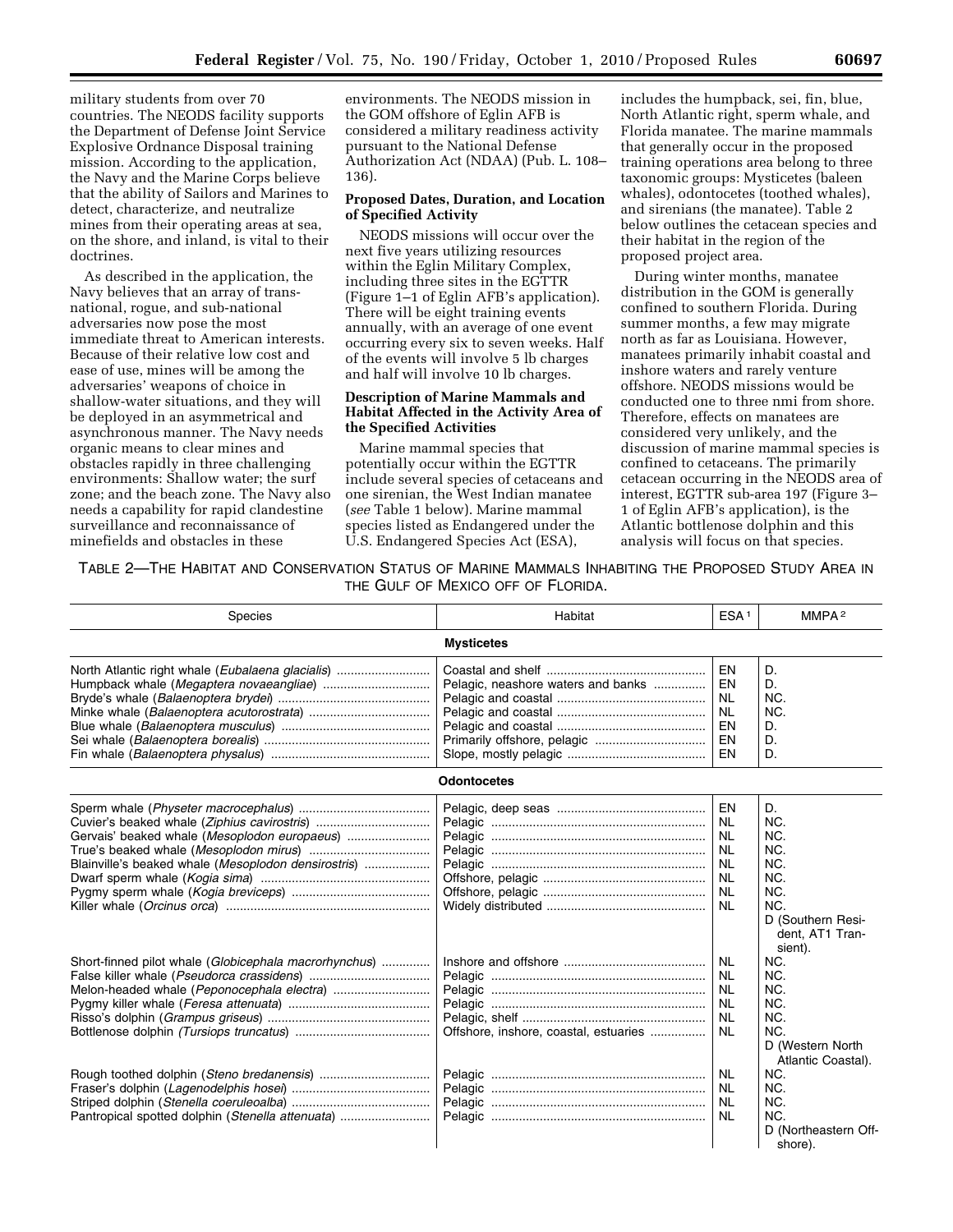TABLE 2—THE HABITAT AND CONSERVATION STATUS OF MARINE MAMMALS INHABITING THE PROPOSED STUDY AREA IN THE GULF OF MEXICO OFF OF FLORIDA.—Continued

| Species                                                        | Habitat          | ESA <sup>1</sup> | MMPA <sup>2</sup>                 |
|----------------------------------------------------------------|------------------|------------------|-----------------------------------|
| Atlantic spotted dolphin (Stenella frontalis)                  |                  |                  | NC.<br>NC.<br>D (Eastern).<br>NC. |
|                                                                | <b>Sirenians</b> |                  |                                   |
| West Indian (Florida) manatee (Trichechus manatus latirostris) |                  | EN               | D.                                |

<sup>1</sup> U.S. Endangered Species Act:  $EN =$  Endangered,  $T =$  Threatened,  $NL =$  Not listed.

<sup>2</sup> U.S. Marine Mammal Protection Act: NC = Not Classified,  $D =$  Depleted, S = Strategic.

The three species of marine mammals that are known to commonly occur in close proximity to the NEODS training area of the GOM are the West Indian (Florida) manatee, Atlantic spotted dolphin, and Atlantic bottlenose dolphin.

#### *Florida Manatee*

The West Indian manatee in Florida and U.S. waters is listed as Endangered under the Endangered Species Act (ESA). They primarily inhabit coastal and inshore waters. Because the Florida manatee is managed under the jurisdiction of the U.S. Fish and Wildlife Service it is not considered further in this analysis.

### *Atlantic Spotted Dolphins*

The Atlantic spotted dolphin is endemic to the Atlantic Ocean in temperate to tropical waters (Perrin *et al.,* 1987, 1994). In the GOM, Atlantic spotted dolphins occur primarily from continental shelf waters 10 to 200 m (33 to 656 ft) deep to slope waters greater than 500 m (1,640 ft) deep (Fulling *et al.,* 2003; Mullin and Fulling, 2004). Atlantic spotted dolphins were seen in all seasons during GulfCet aerial surveys of the northern GOM from 1992 to 1998 (Hansen *et al.,* 1996; Mullin and Hoggard, 2000). It has been suggested that this species may move inshore seasonally during spring, but data supporting this hypothesis are limited (Caldwell and Caldwell, 1966; Fritts *et al.,* 1983).

Eglin AFB has included Atlantic spotted dolphins in previous requests for IHAs to be conservative, although their occurrence is considered unlikely. The stock assessment reports for the northern GOM describes the shoreward range of Atlantic spotted dolphins as 10 m (33 ft) depth. NEODS activities can occur from one to three miles offshore. Maximum water depth of the proposed activities is 18.3 m (60 ft), but they often train in approximately 9.1 m (30 ft) of water, so this species range occurs at the very edge of the proposed activities.

Therefore, the chance of impacting Atlantic spotted dolphins is remote, especially given the monitoring and mitigation measures described below.

## *Atlantic Bottlenose Dolphins*

The marine mammal species potentially affected is the Atlantic bottlenose dolphin. Atlantic bottlenose dolphins are distributed worldwide in tropical and temperate waters. Atlantic bottlenose dolphins occur in slope, shelf, and inshore waters of the entire GOM, and their diet consists mainly of fish, crabs, squid, and shrimp (Caldwell and Caldwell, 1983). In addition, a coastal and an offshore form of the bottlenose dolphin have been suggested. Baumgartner *et al.* (2001) suggest a bimodal distribution in the northern GOM, with a shelf population occurring out to the 150 m (492 ft) isobath and a shelf break population out to the 750 m (2,460.6 ft) isobath. Occurrence in water with depth greater than 1,000 m (3,280.8 ft) is not considered likely and not applicable to this assessment. Migratory patterns from inshore to offshore are likely associated with the movements of prey rather than a preference for a particular habitat characteristic (such as surface water temperature) (Ridgeway, 1972; Irving, 1973; Jefferson *et al.,*  1992).

Within the EGTTR, there are four defined stocks of bottlenose dolphins: the Northern GOM Oceanic Stock, the Northern GOM Continental Shelf Stock, the Eastern GOM Coastal Stock, and the Northern GOM Coastal Stock. In addition, there are 33 stocks of bottlenose dolphins inhabiting the bays, sounds, and estuaries along the GOM coast (Waring *et al.,* 2007). Prior to the 2007 Garrison survey and model predictions, the best estimates of abundance were 7 to 15 years old, occurred during different seasons, and each of the surveys suffered from differing degrees of negative bias in abundance estimates because all surveys assumed that all animals on the

trackline were seen. Therefore, estimates based on those surveys would be highly uncertain. Based on data from the Protected Species Habitat Modeling in the EGTTR, the total estimate of abundance of bottlenose dolphins from the winter 2007 survey was 65,861 (95 percent CI 36,699 to 118,200) and for the summer 2007 survey was 11,433 animals (95 percent CI 7,346 to 17,793) (Garrison, 2008). For both the summer and winter surveys, the highest density of bottlenose dolphins occurred in the northern inshore stratum. The summer survey overall abundance estimate for bottlenose dolphins was approximately 50 percent lower than the winter survey (Garrison, 2008). Bottlenose dolphin stocks for the shelf edge and slope are not considered strategic. The potential for biological removal (PBR) for shelf and slope stocks is 45 dolphins (Waring *et al.,* 2001).

The presence of fish in the stomachs of some individual offshore bottlenose dolphins suggest that they dive to depths of more than 500 m (1,640 ft). A tagged individual near Bermuda had maximum recorded dives of 600 to 700 m (1,969 to 2,297 ft) and durations of 11 to 12 min. Dive durations up to 15 min have been recorded for trained individuals. Typical dives, however, are more shallow and of a much shorter duration. Data from a tagged individual off Bermuda indicated a possible diel dive cycle (*i.e.,* a regular daily dive cycle) in search of mesopelagic (living at depths between 180 and 900 m [591 and 2,953 ft]) prey in the deep scattering layer.

In the EGTTR as a whole, there were a total of 281 groups of bottlenose dolphins during the winter survey and 162 groups during the summer survey. According to the species-habitat model for bottlenose dolphins, densities were predicted to be highest in relatively shallow water, with an offshore peak in density between 40 to 60 m (131 to 196.9 ft) depth and in waters ranging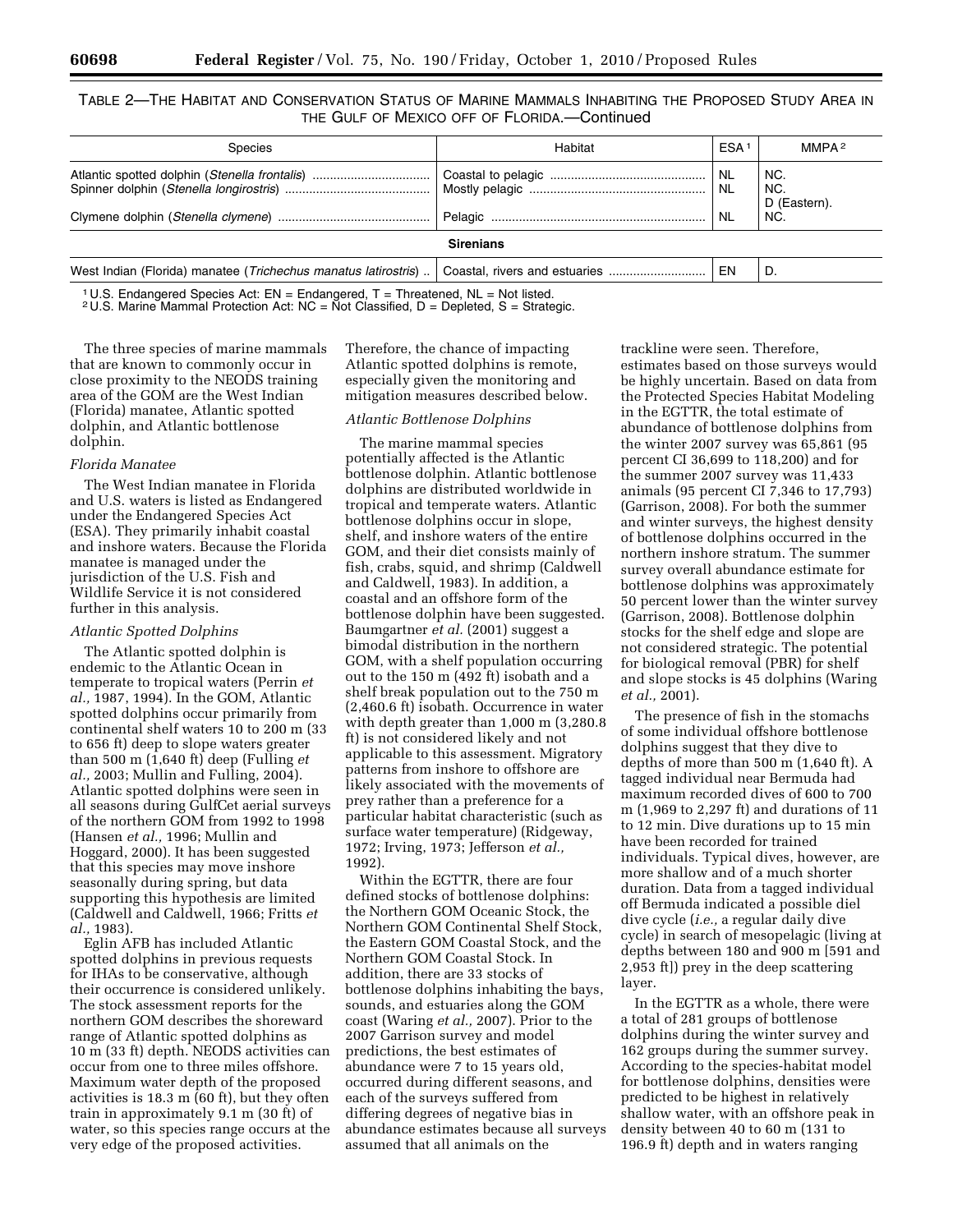between 27.5 to 28.5 °C (81.5 to 83.3 °F) (Garrison, 2008).

Bottlenose dolphin density estimates for the study area are derived from Protected Species Habitat Modeling in the EGTTR (Garrison, 2008). NMFS developed habitat models using new aerial survey line transect data collected during the winter and summer of 2007. The winter survey was conducted primarily during the month of February (water temperatures of 12 to 15 °C [53.6 to 59 °F]) while the summer survey was primarily during July (water temperatures  $>26$  °C [78.8 °F]). In combination with remotely sensed habitat parameters (sea surface temperature and chlorophyll), these data were used to develop spatial density models for bottlenose dolphins within the continental shelf and coastal waters of the eastern GOM. Encounter rates during the aerial surveys were corrected for sighting probabilities and the probability that animals were available to be seen on the surface. The models predict the absolute density of bottlenose dolphins within the EGTTR. Given that the survey area (EGTTR subarea 197, Figure 3–1 of Eglin AFB's application) completely overlaps the

NEODS mission area and that this data is currently the best available survey data, these models best reflect the occurrence of bottlenose dolphins within the EGTTR.

Table 3–1 of Eglin AFB's application provides median and adjusted bottlenose dolphin densities in EGTTR sub-area 197. These absolute estimates of density (animals per square kilometer [km2] were produced by combining the spatial density model, sighting probability, and availability model (Garrison, 2008). All environmental terms were retained in the specieshabitat model for the winter survey and the summer survey with the exception of glare for the summer survey. The model fits for the winter and summer were highly significant, explained a significant portion of the variability in the data, and resulted in effective predictions of spatial distribution of bottlenose dolphins.

NEODS missions may be executed at any time during the year. It is anticipated that approximately 60 percent of missions will be executed during summer months, and 40 percent will be executed during winter months. Separate summer and winter density

estimates are provided in Table 3–1 of Eglin AFB's application. Months with high CV values (greater than 1) have high degrees of uncertainty in the model predictions. These months include May, June, September, October, and November where density was unknown. In order to compensate for the months without good estimates, interpolation was used between the available months by providing a means of estimating the function at intermediate points through presuming that there were linear seasonal trends. Interpolation assumes that the poorly estimated periods lie somewhere in the middle of the well estimated periods. Adjusted densities for each month were reached after interpolation calculations (*see* Table 3– 1 of Eglin AFB's application). Based on the adjusted densities, January, March, and July have the highest bottlenose dolphin densities while the months from August through December months have the lowest densities. On average, there are 0.81 bottlenose dolphins/km2 throughout the year in EGTTR sub-area 197. Seasonally there are on average 0.84 dolphins/km2 during summer and 0.78 dolphins/km2 during winter in subarea 197.

TABLE 3—(TABLE 3–1 OF THE APPLICATION) BOTTLENOSE DOLPHIN DENSITIES FOR EGTTR SUB-AREA 197

| Month                          | Median density<br>(Individuals/km <sup>2</sup> ) | CV    | Valid    | Adjusted density<br>(Individuals/km <sup>2</sup> ) <sup>a</sup> |
|--------------------------------|--------------------------------------------------|-------|----------|-----------------------------------------------------------------|
|                                | 0.00                                             | 31.62 |          | 0.51                                                            |
|                                | 0.52                                             | 0.25  |          | 0.52                                                            |
|                                | 1.24                                             | 0.22  |          | 1.24                                                            |
|                                | 0.73                                             | 0.20  |          | 0.73                                                            |
|                                | 1.22                                             | 0.28  |          | 1.22                                                            |
|                                | 0.84                                             | 0.46  |          | 0.84                                                            |
|                                | <b>Average Winter Density</b>                    |       |          |                                                                 |
|                                | 0.00                                             | 22.41 | $\Omega$ | 0.95                                                            |
|                                | 0.00                                             | 4.47  |          | 1.06                                                            |
|                                | 1.17                                             | 0.24  |          | 1.17                                                            |
|                                | 0.48                                             | 0.22  |          | 0.48                                                            |
|                                | 0.01                                             | 3.02  |          | 0.49                                                            |
|                                | 0.00                                             | 20.43 |          | 0.50                                                            |
| <b>Average Summer Density</b>  |                                                  |       |          | 0.78                                                            |
| <b>Overall Average Density</b> |                                                  |       |          | 0.81                                                            |

a Adjusted through interpolation.

NMFS anticipates that no bottlenose dolphins will be injured, seriously injured, or killed during the proposed NEODS training operations. The specific objective of the U.S. Air Force's mitigation and monitoring plan is to ensure that no dolphins (or manatees) or other protected species are in the action area where they might be impacted by the explosive detonations. Because of the circumstances and the proposed mitigation and monitoring requirements

discussed in this document, NMFS believes it highly unlikely that the proposed activities would result in injury (Level A harassment), serious injury, or mortality of bottlenose dolphins, however, they may temporarily avoid the area where the proposed explosive demolition will occur. Eglin AFB has requested the incidental take of 10 bottlenose dolphin each year and approximately 50 animals during the five year duration of the proposed action.

Further information on the biology, habitat, and local distribution of these species and others in the region can be found in Eglin AFB's application, which is available upon request (*see*  **ADDRESSES**), and the NMFS Marine Mammal Stock Assessment Reports, which are available online at: *[http://](http://www.nmfs.noaa.gov/pr/species/)  [www.nmfs.noaa.gov/pr/species/.](http://www.nmfs.noaa.gov/pr/species/)*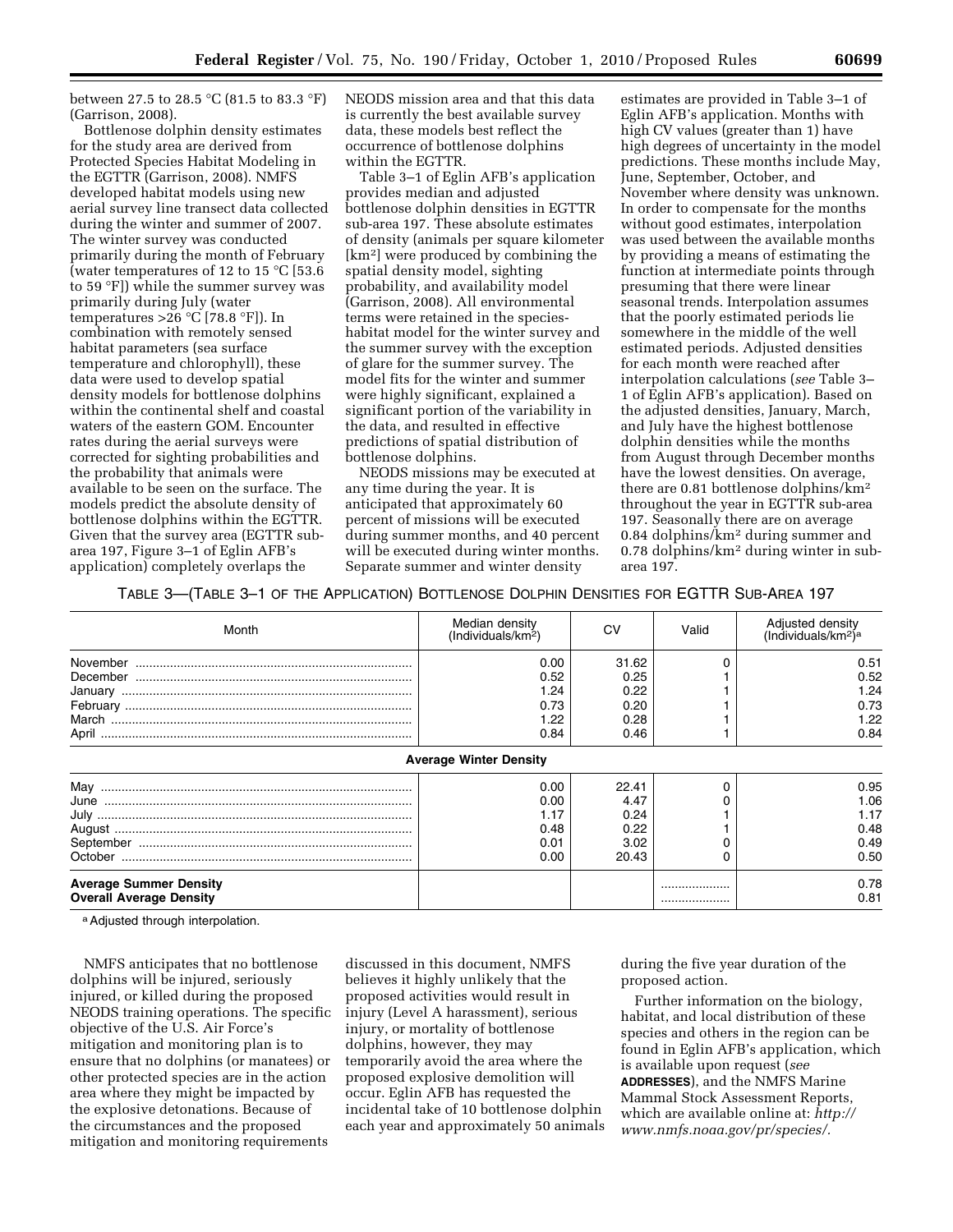#### **Comments and Responses**

On January 15, 2010, NMFS published a notice of receipt of application for a LOA in the **Federal Register** (75 FR 2490) and requested comments, information, and suggestions from the public for 30 days. NMFS received comments from the Marine Mammal Commission (Commission) and a private citizen. The private citizen's comments opposed the issuance of an authorization without providing any specific rationale for that position. NMFS, therefore, cannot respond to this comment.

*Comment 1:* The Commission supports NMFS' intent to publish proposed small-take regulations for these activities, provided the research, mitigation, and monitoring activities described in the application are incorporated into the rule. The Commission looks forward to reviewing the proposed regulations.

*Response:* NMFS appreciates with the Commission's comments and has incorporated the research, mitigation, and monitoring activities described in the application into the proposed rule.

### **Potential Effects of Specified Activities on Marine Mammals**

In general, potential impacts to marine mammals from explosive detonations could include non-lethal injury (Level A harassment), serious injury, and mortality, as well as Level B harassment. In the absence of monitoring and mitigation, marine mammals may be killed or injured as a result of an explosive detonation due to the response of air cavities in the body, such as the lungs and bubbles in the intestines. Effects are likely to be most severe in near surface waters where the reflected shock wave creates a region of negative pressure called "cavitation." While these direct physiological effects are possible, they are considered unlikely in association with the specified activities due to the monitoring and mitigation measures described below.

A second potential possible cause of mortality is the onset of extensive lung hemorrhage. Extensive lung hemorrhage is considered debilitating and potentially fatal. Suffocation caused by lung hemorrhage is likely to be the major cause of marine mammal death from underwater shock waves. The estimated range for the onset of extensive lung hemorrhage to marine mammals varies depending upon the animal's weight, with the smallest mammals having the greatest potential hazard range.

Marine mammals may potentially be harassed due to noise from NEODS

mission involving underwater detonations. The potential numbers and species taken by noise are assessed in this section. Three key sources of information are necessary for estimating potential noise effects on marine resources: (1) The number of distinct firing or test events; (2) the Zone of Influence (ZOI) for noise exposure; and (3) the density of animals that potentially reside within the ZOI. The ZOI is the area where potential impacts from the mission could occur. The ''test site'' and ''mission area'' are both found within the ZOI.

For the acoustic analysis, the exploding charge is characterized as a point source. The impact thresholds used for marine mammals relate to potential effects on hearing from underwater detonation noise. No ESAlisted marine mammals would be affected given the location of the proposed action in nearshore waters. The only ESA-listed marine mammal likely to be found in the northeastern GOM, the Federal and state-listed endangered sperm whale (*Physeter macrocephalus*), occurs farther out on the continental slope in water generally deeper than 600 m (1,968.5 ft). Manatees are not considered likely to occur in the mission areas (see Figure 1–1 of Eglin AFB's application) and are therefore not considered in this analysis.

For the explosives in question, actual detonation depths would occur at 60 ft near the sand bottom. The inert mines and sea floor may potentially interact with the propagation of noise into the water. However, effects on the propagation of noise into the water column cannot be determined without in-water noise monitoring at the time of detonation. Potential exposure of a sensitive species to detonation noise could theoretically occur at the surface or at any number of depths with differing consequences. A conservative acoustic analysis was selected to ensure the greatest direct path for the harassment ranges and to give the greatest impact range for the injury thresholds.

Criteria and thresholds that are the basis of the analysis of NEODS noise impacts to cetaceans were initially used in U.S. Navy Environmental Impact Statements for ship shock trials of the *Seawolf* submarine and the *Winston S. Churchill* (*Churchill*) vessel (DON, 1998; DON, 2001) and adopted by NMFS (NMFS, 2001). Supplemental criteria and thresholds have been introduced in the EGTTR Programmatic Environmental Assessment (U.S. Air Force, 2002), subsequent EGTTR LOA (U.S. Air Force, 2003) permit request, Precision Strike Weapons (PSW) LOA

(U.S. Air Force, 2004), and Naval Surface Warfare Center Panama City Division LOA (U.S. Navy, 2008).

Standard impulsive and acoustic metrics were used for the analysis of underwater pressure waves in this document.

• Energy flux density (EFD) is the time integral of the squared pressure divided by the impedance. EFD levels have units of dB re  $1 \mu Pa^2 \cdot s$ .

 $\bullet$  <sup>1</sup>/<sub>3</sub>-Octave EFD is the energy flux density in a 1⁄3-octave frequency band; the 1⁄3 octave selected is the hearing range at which the subject animals' hearing is believed to be most sensitive.

• Peak pressure is the maximum positive pressure for an arrival of a sound pressure wave that a marine mammal would receive at some distance away from a detonation. Units used here are pounds per square inch (psi) and dB levels.

Non-lethal injurious impacts are defined in this document as eardrum rupture (*i.e.,* tympanic-membrane (TM rupture) and the onset of slight lung injury. These are considered indicative of the onset of injury. The threshold for TM rupture corresponds to a 50 percent rate of rupture (*i.e.,* 50 percent of animals exposed to the level are expected to suffer TM rupture); this is stated in terms of an EFD value of 1.17 in-lb/in2, which is about 205 dB re 1 μPa2·s. This recognizes that TM rupture is not necessarily a life-threatening injury, but is a useful index of possible injury that is well-correlated with measures of permanent hearing impairment (*e.g.,* Ketten [1998] indicates a 30 percent incidence of permanent threshold shift [PTS] at the same threshold). 205 re 1 μPa2·s has been requested by NMFS to calculate harassment distances for Level A harassment (NMFS, 2008).

Public Law 108–136 (2004) amended the definition of Level B harassment under the MMPA for military readiness activities, such as this action (and also for scientific research on marine mammals conducted by or on the behalf of the Federal Government). For military readiness activities, Level B harassment is now defined as "any act that disturbs or is likely to disturb a marine mammal or marine mammal stock in the wild by causing disruption of natural behavioral patterns including, but not limited to, migration, surfacing, nursing, breeding, feeding, or sheltering to a point where such behavioral patterns are abandoned or significantly altered.'' Unlike Level A harassment, which is solely associated with physiological effects, both physiological and behavioral effects may cause Level B harassment.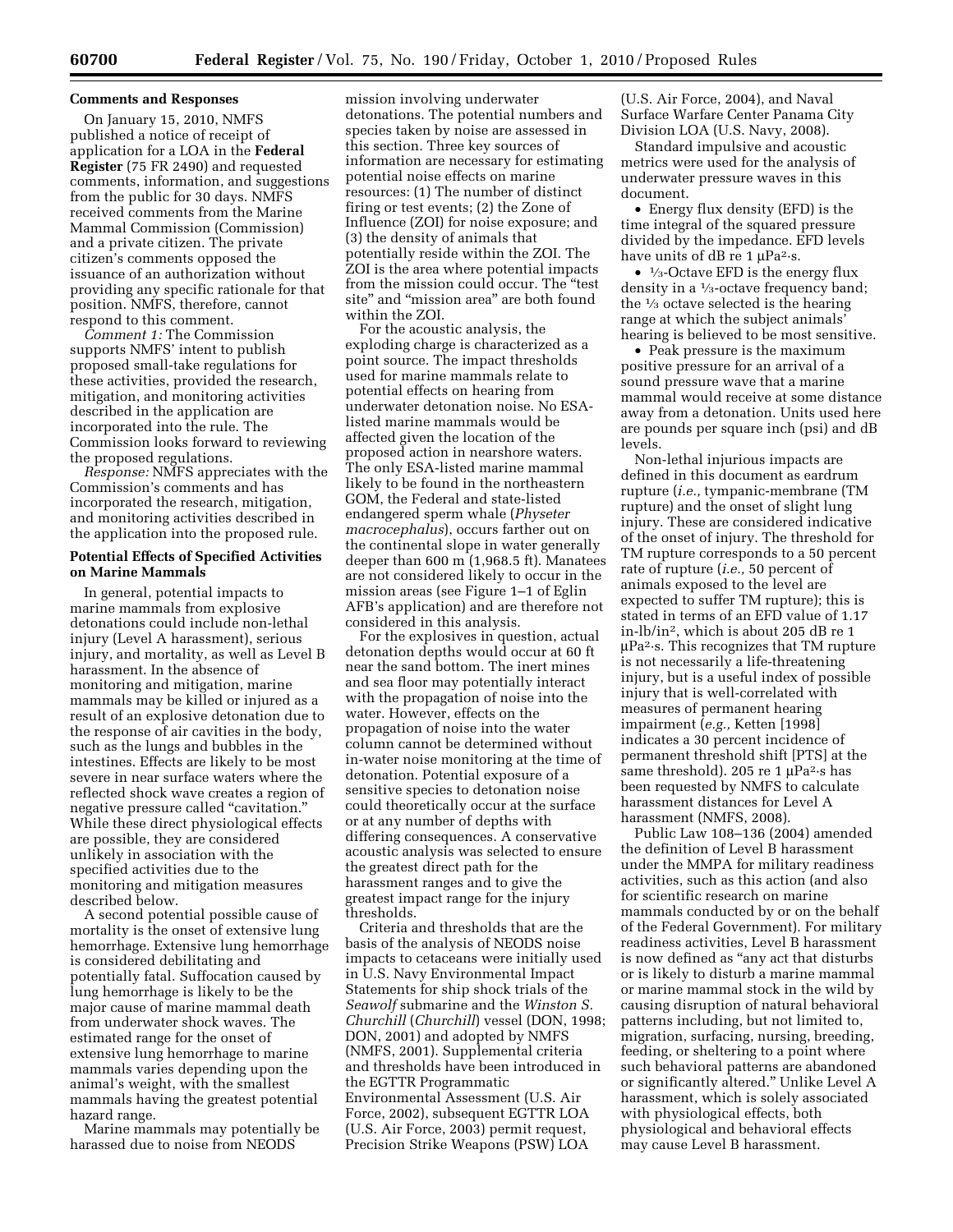NMFS (2008) requested a dual criterion (*i.e.,* 182 dB re 1 μPa2·s and 23 psi peak) be used to calculate Level B harassment. Since the mission (five detonations over one or two days) does not meet multiple explosion criteria and the potential for significant alteration of behavior will not be expected for the short duration of noise produced from single detonations from NEODS missions, thresholds for behavioral effects to explosive sound will not be analyzed. The first criterion for noninjurious harassment is TTS, which is defined as a temporary, recoverable loss of hearing sensitivity (NMFS, 2001; DON, 2001). The criterion for TTS is 182 dB re 1  $\mu$ Pa<sup>2</sup>·s. The potential for significant alteration of behavior described below will not be expected for the short duration of noise produced from single detonations from NEODS tests.

The second criterion for estimating TTS threshold applies to all cetacean species and is stated in terms of peak pressure at 23 psi. The threshold is derived from the *Churchill* threshold which was subsequently adopted by NMFS in its Final Rule on the unintentional taking of marine animals incidental to the shock testing (NMFS, 2001). The original criteria in *Churchill*  incorporated 12 psi. The current criteria and threshold for peak pressure over all exposures was updated from 12 psi to 23 psi for explosives less than 907 kg (2,000 lb) based on an IHA issued to the Air Force for a similar action (NOAA, 2006a). Peak pressure and energy scale at different rates with charge weight, so that ranges based on the peak-pressure threshold are much greater than those for the energy metric when charge weights are small, even when source and animal are away from the surface.

In order to more accurately estimate TTS for smaller shots while preserving the safety feature provided by the peak pressure threshold, the peak pressure threshold is appropriately scaled for small shot detonations. This scaling is based on the similitude formulas (*e.g.,*  Urick, 1983) used in virtually all compliance documents for short ranges. Further, the peak-pressure threshold for marine mammal TTS for explosives offers a safety margin for source or animals near the ocean surface.

The more conservative isopleths of the criterion for estimating Level B harassment will be used in take analysis. Table 6–1 of Elgin AFB's application provides a summary of threshold criteria and metrics for potential noise impacts to sensitive species.

TABLE 4—(TABLE 6–1 OF THE APPLICATION) THRESHOLD CRITERIA AND METRICS UTILIZED FOR IMPACT ANALYSES

| Level A harassment                                                                                                   |                        | Level B harassment |                                            |  |
|----------------------------------------------------------------------------------------------------------------------|------------------------|--------------------|--------------------------------------------|--|
| $\ln$ lnjurious; eardrum rupture (for 50 percent of Non-injurious; TTS (temporary hearing loss)<br>animals exposed). | $EFD^*$ and/or 12 psi. | TTS.<br>23 psi.    | Non-injurious; peak-pressure threshold for |  |

\* **Note:** In greatest 1⁄3-octave band above 10 Hz or 100 Hz.

Noise ZOIs were calculated for bottom detonation scenarios at 60 ft both lethality and harassment (Level A and B harassment). To determine the number of potential ''takes'' or animals affected, cetacean population information from surveys was applied to the various ZOIs. The impact calculations for this section utilize marine mammal density estimates that have been derived from a Legacy funded NMFS/Air Force project (Garrison, 2008). The species density estimate data were adjusted to reflect the best available data and more realistic encounters of these animals in

their natural environment (Garrison, 2008). These calculations and estimates are explained in detail in Section 3, and adjusted density estimates are provided in Table 3–1 of Eglin AFB's application.

Given the variability in mission schedules (any time during the year), an overall average of bottlenose dolphin density of 0.81 individuals/km2 is used for take analysis.

Table 6–2 of Eglin AFB's application gives the estimated impact ranges for the two explosive weights. The proposed test locations are one to three nmi south of SRI. NEODS detonations

were modeled for bottom detonations at 60 ft.

No behavioral impacts (176 dB re 1 μPa2·s) are anticipated with the NEODS test activities and are not considered in this analysis. Repetitive exposure (below TTS) to the same resident animals is highly unlikely due to the infrequent test events (no more than 5 detonations over a one or two day period), the potential variability in target locations, and the continuous movement of marine mammals in the northern GOM.

| Table 5—(Table 6—2 of the Application) ZOI for Underwater Explosions |  |
|----------------------------------------------------------------------|--|
|----------------------------------------------------------------------|--|

| Ordnance | NEW (lbs)     | Depth of<br>explosion<br>(m) | Ranges for<br>EFDL >205 dB<br>(m) | Ranges for<br>EFDL in $\frac{1}{3}$<br>octave band<br>(m) | 23 psi (m) |
|----------|---------------|------------------------------|-----------------------------------|-----------------------------------------------------------|------------|
|          | <b>Summer</b> |                              |                                   |                                                           |            |
|          | 5<br>10       | 18<br>18                     | 52.1<br>77                        | 227.5<br>385                                              | 222<br>280 |
|          | Winter        |                              |                                   |                                                           |            |
|          | 5<br>10       | 18<br>18                     | 52.2<br>77                        | 229.8<br>389                                              | 222<br>280 |

EFDL = Energy Flux Density Level.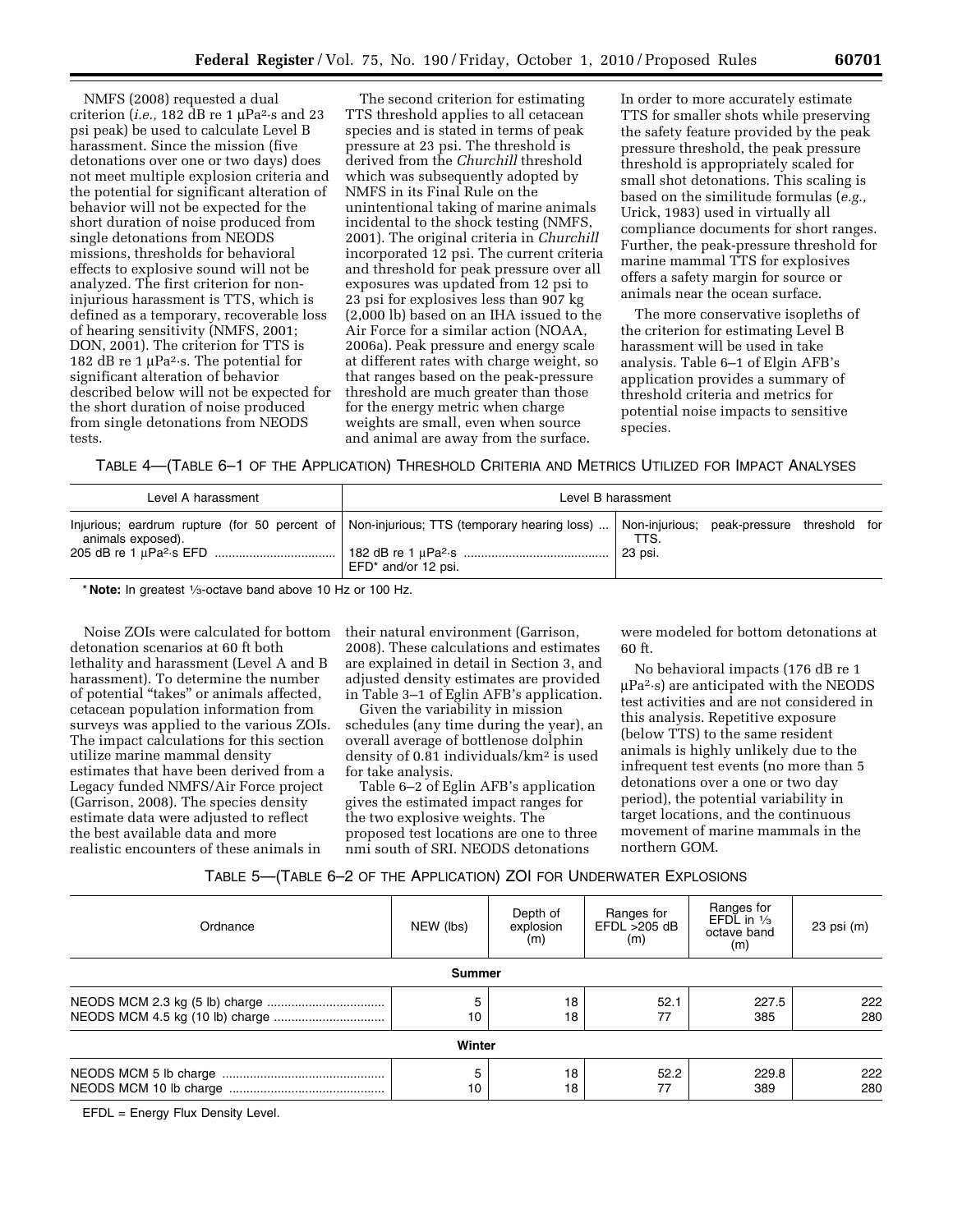Applying the harassment ranges in Table 6–2 of the application to the species densities of Table 3–1 of the application, the number of animals potentially occurring within the ZOI was estimated. These results are presented in Tables 6–3 and 6–4 of the application. For Level B harassment calculations (Table 6–4 of the application), the ZOI corresponding to

the 182 dB re 1  $\mu$ Pa<sup>2</sup>·s metric is used because this radius is in all cases greater than the radius corresponding to 23 psi. The total number of animals potentially exposed annually is in bold. A whole animal (and potential take) is defined as 0.5 or greater, where calculation totals result in fractions of an animal. Where less than 0.5 animals are affected, no calculation totals result in fractions of

an animals. Where less than 0.5 animals are affected, no take is assumed. The calculations in Tables 6–3 and 6–4 of the application are based on the expected tempo of: (1) 40 total detonations per year, (2) one-half of detonations are of 5 lb charges, and onehalf are of 10 lb charges, and (3) 60 percent of detonations occur in summer, and 40 percent occur in winter.

# TABLE 6—(TABLE 6–3 OF THE APPLICATION) MARINE MAMMAL DENSITIES AND RISK ESTIMATES FOR LEVEL A HARASSMENT (205 dB EFD 1⁄3 OCTAVE BAND) NOISE EXPOSURE FOR SUMMER AND WINTER

| Species                                                                       | Density                    | ZOI<br>(km)               |                            | Number of animals exposed to Level A<br>harassment |                            |
|-------------------------------------------------------------------------------|----------------------------|---------------------------|----------------------------|----------------------------------------------------|----------------------------|
|                                                                               | (animals/km <sup>2</sup> ) | 5 <sub>lb</sub><br>charge | 10 <sub>lb</sub><br>charge | 5 lb<br>charge                                     | 10 <sub>lb</sub><br>charge |
|                                                                               |                            | Summer                    |                            |                                                    |                            |
|                                                                               | 0.78                       | 0.0521                    | 0.0770                     | 0.08<br>$(12$ detonations)                         | 0.17.<br>(12 detonations). |
|                                                                               |                            | Winter                    |                            |                                                    |                            |
|                                                                               | 0.84                       | 0.0522                    | 0.0770                     | $(8$ detonations) $(8$ detonations).               |                            |
| Total Number Animals Potentially<br>Exposed To Level A Harassment<br>Annually |                            |                           |                            | 0.44                                               |                            |

## TABLE 7—(TABLE 6–4 OF THE APPLICATION) MARINE MAMMAL DENSITIES AND RISK ESTIMATES FOR LEVEL B HARASSMENT (182 dB EFT 1/3 OCTAVE BAND) NOISE EXPOSURE

| Species                                                                       | Density<br>(animals/km <sup>2</sup> ) | ZOI<br>(km)               |                            | Number of animals exposed to Level B<br>harassment |                            |
|-------------------------------------------------------------------------------|---------------------------------------|---------------------------|----------------------------|----------------------------------------------------|----------------------------|
|                                                                               |                                       | 5 <sub>lb</sub><br>charge | 10 <sub>lb</sub><br>charge | 5 <sub>lb</sub><br>charge                          | 10 <sub>lb</sub><br>charge |
|                                                                               |                                       | <b>Summer</b>             |                            |                                                    |                            |
|                                                                               | 0.78                                  | 0.2275                    | 0.385                      | 1.52<br>(12 detonations)                           | 4.36.<br>(12 detonations). |
|                                                                               |                                       | Winter                    |                            |                                                    |                            |
|                                                                               | 0.84                                  | 0.2298                    | 0.389                      | 1.11<br>(8 detonations)                            | 3.19.<br>(8 detonations).  |
| Total Number Animals Potentially<br>Exposed To Level B Harassment<br>Annually |                                       |                           |                            |                                                    | 10.18                      |

The tables above indicate that the potential for non-injurious (Level B) harassment, as well as the onset of injury (Level A harassment) to cetaceans is possible but unlikely even without any mitigation measures. Wintertime ZOIs are generally slightly larger but do not significantly affect the numbers of animals potentially exposed to noise.

Less than 0.5 cetaceans are estimated to be exposed to Level A harassment (205 dB re 1  $\mu$ Pa<sup>2</sup>·s) ZOI. Therefore, as discussed above, no potential Level A exposures are anticipated. Level B

harassment (182 dB re 1 μPa2·s) noise would potentially affect approximately 10 cetaceans. None of the above impact estimates consider mitigation measures that will be employed by the proponent to minimize potential impacts to protected species. These mitigation measures are described in Section 11 and are anticipated to greatly reduce potential impacts to marine mammals.

Based on the analyses and results provided here and in Section 6 of Eglin AFB's application, no strategic marine mammal stocks would be affected, and

none of the marine mammal species that could potentially be taken is listed as threatened or endangered. The PBR for bottlenose dolphin is 45. No strategic marine mammal stocks would be affected.

## **Possible Effects of Activities on Marine Mammal Habitat**

The primary source of marine mammal habitat impact is noise resulting from live NEODS missions. However, the noise does not constitute a long-term physical alteration of the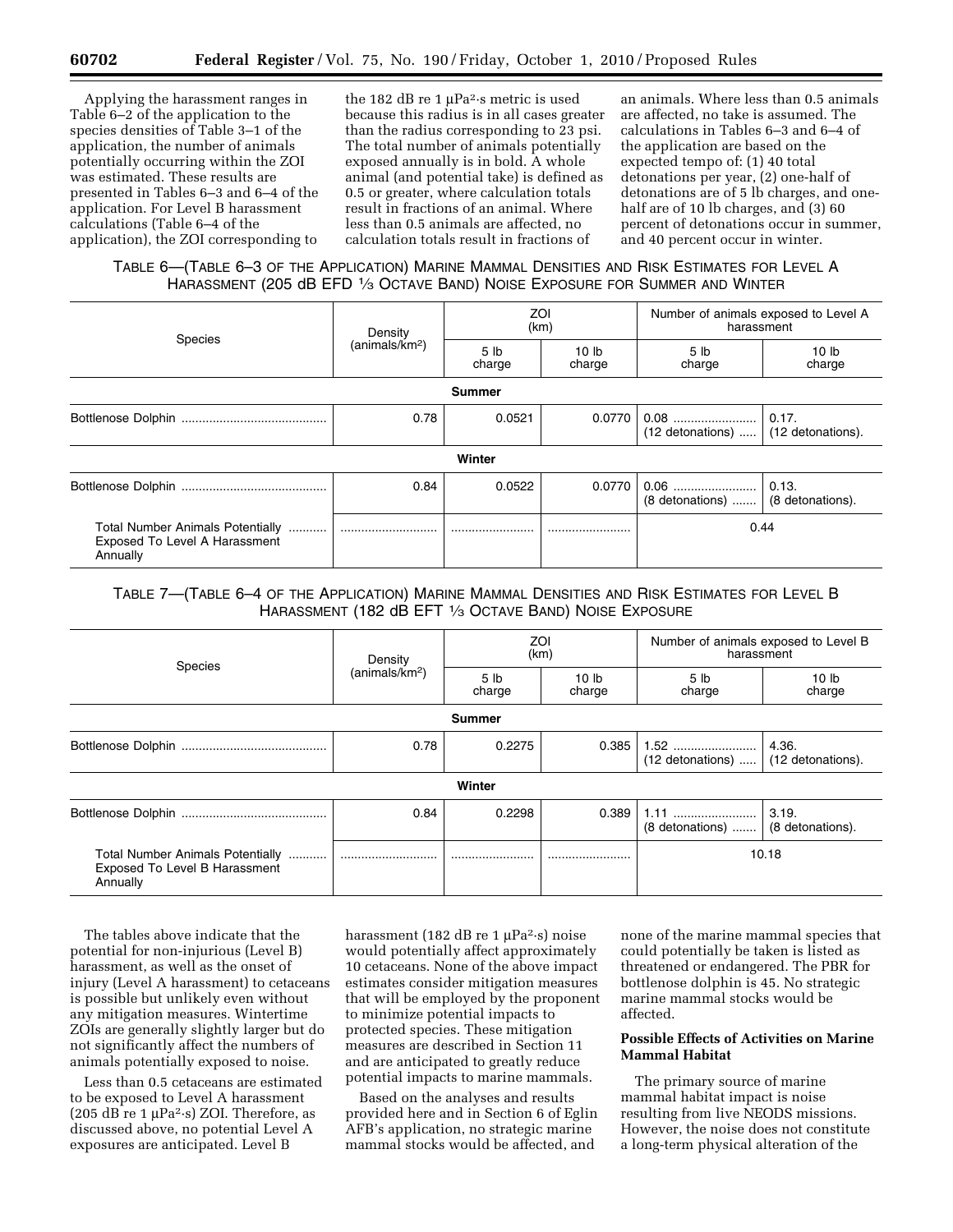water column or bottom topography, as the occurrences are of limited duration and are intermittent in time. Surface vessels associated with the missions are present in limited duration and are intermittent as well.

Other sources that may affect marine mammal habitat were considered and potentially include the introduction of fuel, debris, ordnance, and chemical residues in the water column. The effects of each of these components were considered in the NEODS BA and were determined to be unlikely to adversely affect protected marine species. Marine mammal habitat would not be affected, lost or modified.

NMFS anticipates that the action will result in no impacts to marine mammal habitat beyond rendering the areas immediately around the NEODS training operations in the EGTTR less desirable shortly after each demolition event. The impacts will be localized and instantaneous. Impacts to marine mammal, invertebrate, and fish species are not expected to be detrimental.

### **Proposed Mitigation**

In order to issue an Incidental Take Authorization under Section

 $101(a)(5)(A)$  and (D) of the MMPA, NMFS must set forth the permissible methods of taking pursuant to such activity, and other means of effecting the least practicable adverse impact on such species or stock and its habitat, paying particular attention to rookeries, mating grounds, and areas of similar significance, and on the availability of such species or stock for taking for certain subsistence uses. The NDAA of 2004 amended the MMPA as it relates to military readiness activities and the incidental take authorization process such that "the least practicable adverse impact'' shall include consideration of personnel, safety, practicality of implementation, and the impact on the effectiveness of the ''military readiness activity.'' NEODS training involves military readiness activities.

The NEODS has employed a number of mitigation measures in an effort to substantially decrease the number of animals potentially affected. Eglin AFB is committed to assessing the mission activity for opportunities to provide operational mitigations while potentially sacrificing some mission flexibility.

Prior to the mission, a trained observer aboard the largest surface support vessel will survey (visually monitor) the test area for the presence of sea turtles and cetaceans. The area to be surveyed will span 230 m (754.6 ft) in every direction from the target, which is approximately the size of the largest harassment ZOI. The trained observer will conduct ship-based monitoring for non-participating vessels as well as for protected species. Dependent on visibility, surface observation would be effective out to several kilometers.

Weather that supports the ability to sight small marine life is required in order to mitigate the test site effectively (DON, 1998). Wind, visibility, and surface conditions of the GOM are the most critical factors affecting mitigation operations. Higher winds typically increase wave height and create ''white cap'' conditions, limiting an observer's ability to locate surfacing marine mammals. NEODS missions would be delayed if the sea state were greater than the Scale Number 3 described on Table 8 (below) and in Eglin AFB's application. Such a delay would maximize detection of marine mammals.

TABLE 8—(TABLE 11–1 OF THE APPLICATION) SEA STATE SCALE FOR MARINE MAMMAL AND SEA TURTLE OBSERVATION

| Scale No. | Sea Conditions                                                                                                                                                                                                                                                                                                          |
|-----------|-------------------------------------------------------------------------------------------------------------------------------------------------------------------------------------------------------------------------------------------------------------------------------------------------------------------------|
| 4         | Flat calm, no waves or ripples.<br>Small wavelets, few if any whitecaps.<br>Whitecaps on 0 to 33 percent of surface; 0.3 to 0.6 m (1 to 2 ft) waves.<br>White caps on 33 to 50 percent of surface; 0.6 to 0.9 m (2 to 3 ft) waves.<br>Whitecaps on greater than 50 percent of surface; greater than 0.9 m (3 ft) waves. |

### *Shipboard Monitoring Team*

Shipboard monitoring would be staged from the highest point possible on a support ship. The trained observer will be experienced in shipboard surveys and be familiar with the marine life of the area. The observer on the vessel must be equipped with optical equipment with sufficient magnification (*e.g.,* binoculars, as these have been successfully used in monitoring from ships), which should allow the observer to sight surfacing mammals from a significant distance past the safety zone of 230 m (754.6 ft). The trained observer would be responsible for reporting sighting locations, which would be based on bearing and distance.

The trained observer will have proper lines of communication to avoid communication deficiencies to make Go/No-Go recommendations for the detonations. The observer recommends the Go/No-Go decision to the Officer in Tactical Command, who makes the final Go/No-Go decision. As long as no protected species are sighted by the observer, then the mission is a Go, meaning it can proceed. However, if the area is fouled, meaning a protected species has entered the area, then the mission is a No-Go and cannot proceed until those individuals have left the mission area.

### *Mitigation Procedures Plan*

Stepwise mitigation procedures for NEODS missions are outlined below. All zones (TTS, injury, and safety zones) are monitored, plus a buffer area that is twice the size of the largest ZOI (460 m or 1,509.2 ft).

*Pre-mission Monitoring:* The purposes of pre-mission monitoring are to (1) evaluate the test site for environmental suitability of the mission (*e.g.,* relatively low numbers of marine mammals, few or no patches of *Sargassum,* etc.) and (2) verify that the ZOI is free of visually detectable marine mammals, large schools of fish, large flocks of birds,

large *Sargassum* mats, and large concentrations of jellyfish. On the morning of the test, the Officer in Tactical Command would confirm that the test sites can still support the mission and that the weather is adequate to support mitigation.

## (a) Two Hours Prior to Mission

Approximately two hours prior to the mission, or at daybreak, (whichever is closest to time of the mission) the appropriate vessel(s) would be on-site near the location of the earliest planned detonation point. Observers onboard the vessels and the trained observer would assess the suitability of the test site, based on visual observation of marine mammals, the presence of large *Sargassum* mats, and overall environmental conditions (visibility, sea state, etc.). This information would be relayed to the Officer in Tactical Command.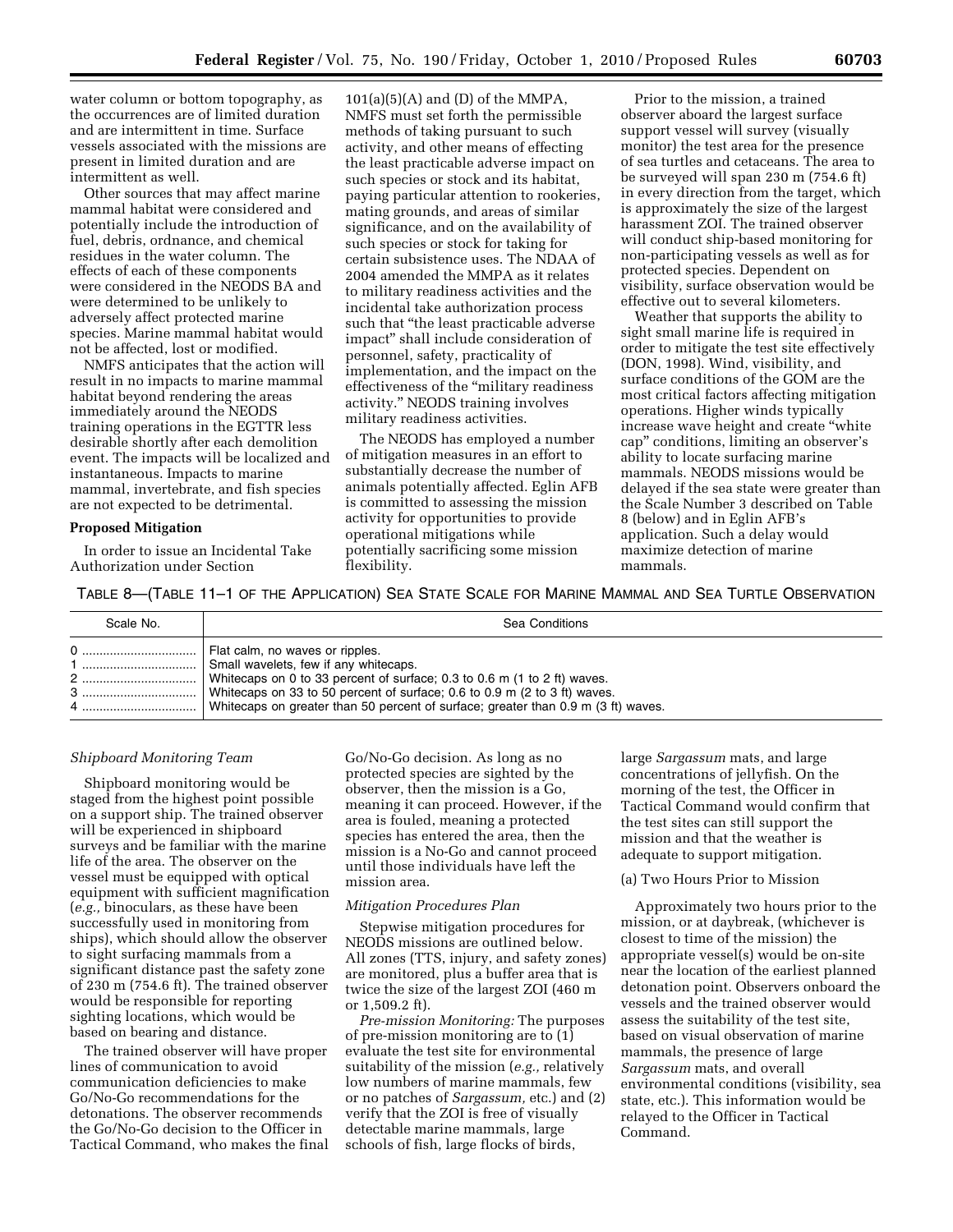### (b) One Hour Prior to Mission

One hour prior to the mission, monitoring would commence within the test site to evaluate the test site for environmental suitability. The observer would monitor the area around the detonation site, out to 0.47 km (0.25 nmi) from the site, and record in a database all marine mammals sightings, include the time of each sighting.

#### (c) Five Minutes Prior to Mission

Visual monitoring would continue to document any protected animals seen inside the ZOI and farther out to 0.47 km (0.25 nmi). If a marine mammal is traveling toward the test area, the time and distance can be calculated to determine if it will enter the test area during detonation.

#### (d) Go/No-Go Decision Process

The observer would plot and record sightings and bearings for all marine animals detected. This would depict animal sightings relative to the mission area. The observer would have the authority to declare the range fouled and recommend a hold until monitoring indicates that the test area (or ZOI) is and will remain clear of detectable marine mammals.

#### (e) Throughout the Mission

Monitoring of the test area will continue until the last detonation is complete. If any change in the status of the test area is observed or a protected marine mammal is sighted, the mission will be postponed until the area can be certified clear of protected marine mammals.

The mission would be postponed if:

1. Any marine mammal is visually detected within the ZOI. The delay would continue until the marine mammal that caused the postponement is confirmed to be outside of the ZOI due to the animal swimming out of the range.

2. Any marine mammal is detected within or about to enter the ZOI (230 m [754.6 ft]) and subsequently cannot be reacquired. The mission would not continue until the last verified location is outside of the ZOI and the animal is moving away from the mission area.

3. Large *Sargassum* rafts or large concentrations of jellyfish are observed within the ZOI. The delay would continue until the *Sargassum* rafts or jellyfish that caused the postponement are confirmed to be outside of the ZOI either due to the current and/or wind moving them out of the mission area.

4. Large schools of fish are observed in the water within 230 m (754.6 ft) of the mission area. The delay would

continue until the large fish schools are confirmed to be outside the ZOI.

In the event of a postponement, premission monitoring would continue as long as weather and daylight hours allow. If a charge failed to explode, operations would attempt to recognize and solve the problem while continuing with all mitigation measures in place. The probability of this occurring is very remote but the possibility still exists. Should a charge fail to explode, the Proponent would attempt to identify the problem and detonate the charge with all marine mammal mitigation measures in place as described.

*Post-mission monitoring:* Post-mission monitoring is designed to determine the effectiveness of pre-mission mitigation by reporting any sightings of dead or injured marine mammals. Postdetonation monitoring would commence immediately following each detonation and would be concentrated on the area down current of the test site.

Marine mammals killed by an explosion would likely suffer lung rupture, which would cause them to float to the surface immediately due to air in the blood stream. Animals that were not killed instantly but were mortally wounded would likely resurface within a few days, though this would depend on the size and type of animal, fat stores, depth, and water temperature (DON, 2001). The monitoring team would attempt to document any marine mammals that were killed or injured as a result of the test and, if practicable, recover and examine any dead animals. The species, number, location, and behavior of any animals observed by the observation teams would be documented and reported to the Officer in Tactical Command.

The NMFS maintains stranding networks along coasts to collect and circulate information about marine mammal strandings. Local coordinators report stranding data to state and regional coordinators. Any observed dead or injured marine mammal would be reported to the appropriate coordinator.

#### *Summary of Mitigation Plan*

In the event either any human safety concerns arise or marine mammals are sighted within the ZOI, the test will be postponed. The area to be surveyed will be 0.3 km (0.15 nmi) in every direction from the target (approximately the size of the largest harassment ZOI). Additionally, a buffer area (0.5 km or 0.25 nmi) will be surveyed for protected marine animals moving toward the ZOI. The total area to be monitored is 0.7 km2 (0.2 nmi2). The survey vessel will

leave the safety footprint immediately prior to detonation; however, given the relatively small impact area, visual observation of the ZOI will be ongoing.

Avoidance of impacts to schools of cetaceans will most likely be realized through visual monitoring since groups of dolphins are relatively easy to spot with the survey distances and methods that will be employed.

Post-mission monitoring would be conducted after each mission and would attempt to document any marine mammals that were killed or injured as a result of the test and, if practicable, recover and examine any dead animals. Post-mission monitoring activities may include coordination with marine animals stranding networks if any dead or injured marine mammal or sea turtles are observed.

Hard-bottom habitats and artificial reefs would be avoided to alleviate any potential impacts to protected habitat. NEODS testing would be delayed if large *Sargassum* mats or large schools of fish or jellyfish were found in the ZOI. Testing would resume only when the mats or schools move outside of the largest ZOI. The NEODS personnel will recover all debris from the targets and charges following test activities.

### **Proposed Monitoring and Reporting**

In order to issue an ITA for an activity, Section 101(a)(5)(A) of the MMPA states that NMFS must set forth ''requirements pertaining to the monitoring and reporting of such taking.'' The MMPA implementing regulations at 50 CFR 216.104(a)(13) indicate that requests for ITAs must include the suggested means of accomplishing the necessary monitoring and reporting that will result in increased knowledge of the species and of the level of taking or impacts on populations of marine mammals that are expected to be present.

Mitigations may include any supplemental activities that are designed, proposed, and exercised to help reduce or eliminate the potential impacts to the marine resources. The Air Force recognizes the importance of such "in-place" mitigations and is aware that NMFS recommends an approved mitigation plan that outlines the scope and effectiveness of the Proposed Action's mitigations.

The risk of harassment (Levels A and B) to marine mammals has been determined to be relatively small. Eglin AFB has determined that with the implementation and commitment to utilizing the "visual monitoring" mitigations, potential takes are greatly reduced.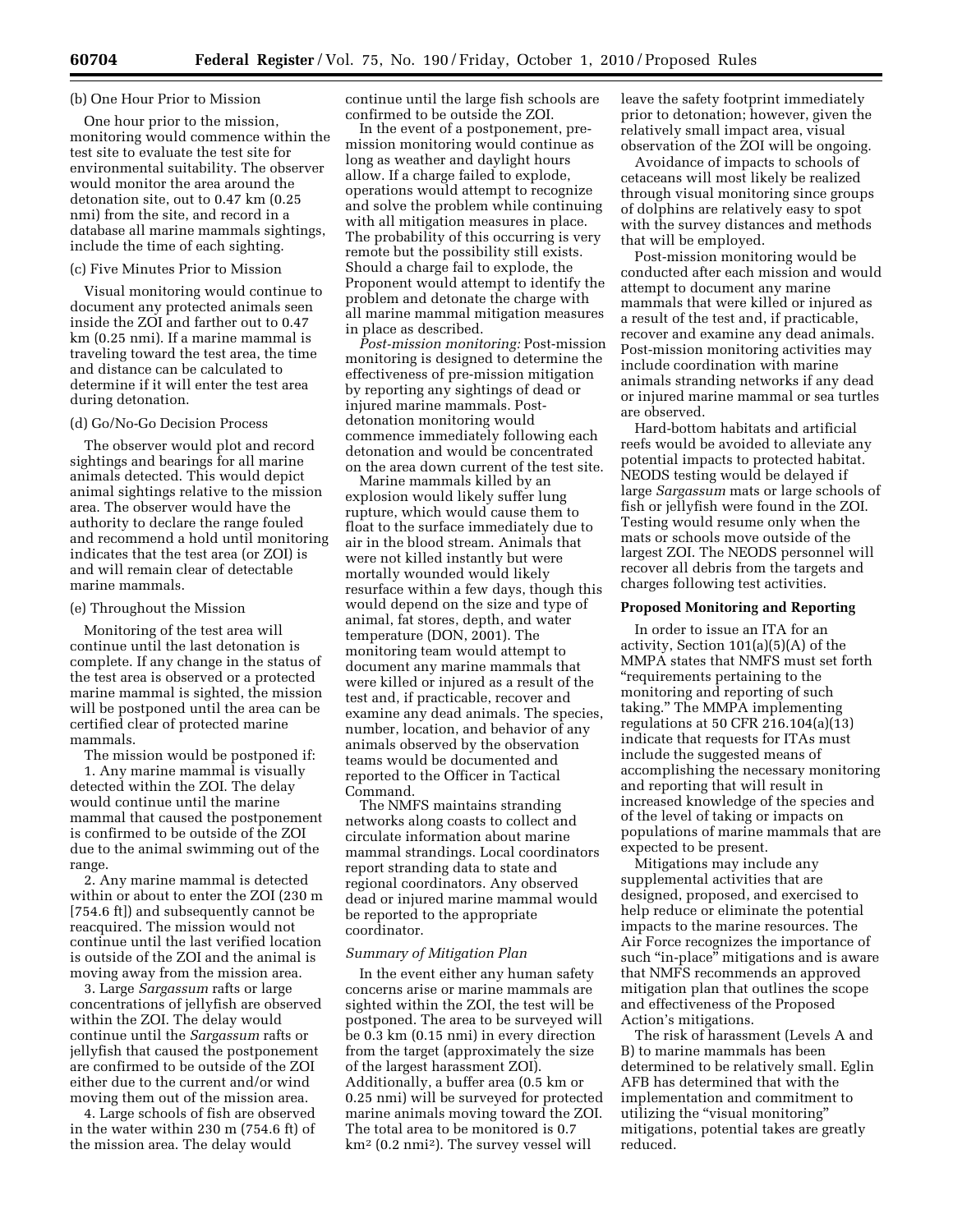For NEODS testing, areas to be used in missions are visually monitored for marine mammal presence from a surface vessel prior to detonation of mine neutralization charges. Monitoring would be conducted before missions to clear marine mammals within the ZOI. If protected animals are inside the ZOI, firing would be postponed until they left the area. The following procedures may be feasible during the mission activities using the operational aircraft.

• Conduct survey clearance procedures using best operational methods possible.

• Clear ZOI and avoid all dolphins and *Sargassum* rafts to the maximum extent possible.

• Re-conduct clearance procedures if dolphins or *Sargassum* rafts are encountered.

• Conduct post-mission observation and report operations data as required by Eglin's Natural Resources Section, 96 CEG/CEVSN.

• Submit an annual summary (coordinated through 96 CEG/CEVSN) of mission observations to: National Marine Fisheries Service, Southeast Regional Office, Protected Resources Division, 9721 Executive Center Drive North, St. Petersburg, FL 33702.

Proposed monitoring requirements in relation to Eglin AFB's NEODS training activities would include observations made by the applicant and their associates. Information recorded would include species counts, numbers of observed disturbances, and descriptions of the disturbance behaviors before, during, and after explosive activities. Observations of unusual behaviors, numbers, or distributions of marine mammals in the activity area will be reported to NMFS and USFWS so that any potential follow-up observations can be conducted by the appropriate personnel. In addition, observations of tag-bearing marine mammals, sea turtles, and fish carcasses as well as any rare or unusual species of marine mammals and fish would be reported to NMFS and USFWS.

Eglin AFB would notify NMFS and the Regional Office prior to initiation of each explosive demolition session. If at any time injury or death of any marine mammal occurs that may be a result of the proposed NEODS activities, Eglin AFB would suspend activities and contact NMFS immediately to determine how best to proceed to ensure that another injury, serious injury, or death does not occur and to ensure that the applicant remains in compliance with the MMPA. Any takes of marine mammals other than those authorized by the LOA, as well as any injuries or deaths of marine mammals, will be

reported to the Southeast Regional Administrator, within 24 hours. An annual draft final report must be submitted to NMFS within 90 days after the conclusion of the NEODS activities. An annual report must be submitted at the time of renewal of the LOA as well. Also, a report must be submitted at least 180 days prior to the expiration of these regulations. The report would include a summary of the activities undertaken and information gathered pursuant to the monitoring requirements set forth in the regulations and LOA, including dates and times of detonations as well as pre- and post-blasting monitoring observations. A final report must be submitted to the Regional Administrator within 30 days after receiving comments from NMFS on the draft final report. If no comments are received from NMFS, the draft final report would be considered to be the final report.

#### **Research**

Although Eglin AFB does not currently conduct independent Air Force monitoring efforts, Eglin's Natural Resources Section does participate in marine animal tagging and monitoring programs led by other agencies. Additionally, the Natural Resources Section also supports participation in annual surveys of marine mammals in the GOM with NMFS. From 1999 to 2002, Eglin AFB's Natural Resources Section, through a contract representative, participated in summer cetacean monitoring and research opportunities. The contractor participated in visual surveys in 1999 for cetaceans in the GOM, photographic identification of sperm whales in the northeastern GOM in 2001, and as a visual observer during the 2000 Sperm Whale Pilot Study and the 2002 sperm whale Satellite-tag (S-tag) cruise. Support for these research efforts is anticipated to continue. In addition, Eglin's Natural Resources Section has obtained Department of Defense funding for two marine mammal habitat modeling projects. The latest such project (2008) included funding and extensive involvement of NMFS personnel so that the most recent aerial survey data could be utilized for habitat modeling and animal density estimates in the northeastern GOM.

Eglin AFB conducts other research efforts that utilize marine mammal stranding information as a means of ascertaining the effectiveness of mitigation techniques. Stranding data is collected and maintained for the Florida panhandle and GOM-wide areas. This is undertaken through the establishment and maintenance of contacts with local, state, and regional stranding networks.

Eglin AFB assists with stranding data collection by maintaining its own team of stranding personnel. In addition to simply collecting stranding data, various analyses are performed. Stranding events are tracked by year, season, and NMFS statistical zone, both GOM-wide and on the coastline in proximity to Eglin AFB. Stranding data is combined with records of EGTTR mission activity in each water range and analyzed for any possible correlation. In addition to being used as a measure of the effectiveness of mission mitigations, stranding data can yield insight into the species composition of cetaceans in the region.

#### **Negligible Impact Determination**

NMFS implementing regulations codified at 50 CFR 216.103 states that ''negligible impact is an impact resulting from the specified activity that cannot be reasonably expected to, and is not reasonably likely to, adversely affect the species or stock through effects on annual rates of recruitment or survival.''

Based on the analysis contained herein, of the likely effects of the specified activity on marine mammals and their habitat, and taking into consideration the implementation of the mitigation and monitoring measures, NMFS, on behalf of the Secretary, preliminarily finds that Eglin AFB's proposed activities would result in the incidental take of marine mammals, by Level B harassment only, and that the total taking from the NEODS training operations would have a negligible impact on the affected species or stocks of marine mammals.

Tables 2, 3, 6 and 7 in this document disclose the habitat, regional abundance, conservation status, density, and the number of individuals exposed to sound levels considered the threshold for Level A and B harassment. Also, there are no known important reproductive or feeding areas in the proposed action area.

For reasons stated previously in this document, the specified activities associated with the proposed NEODS operations are not likely to cause TTS, PTS, or other non-auditory injury, serious injury, or death to affected marine mammals. As a result, no take by injury, serious injury, or death is anticipated or authorized, and the potential for temporary or permanent hearing impairment is very low and will be avoided through the incorporation of the proposed monitoring and mitigation measures.

In making a negligible impact determination NMFS evaluated factors such as: No anticipated injury, serious injury, or mortality; the number, nature,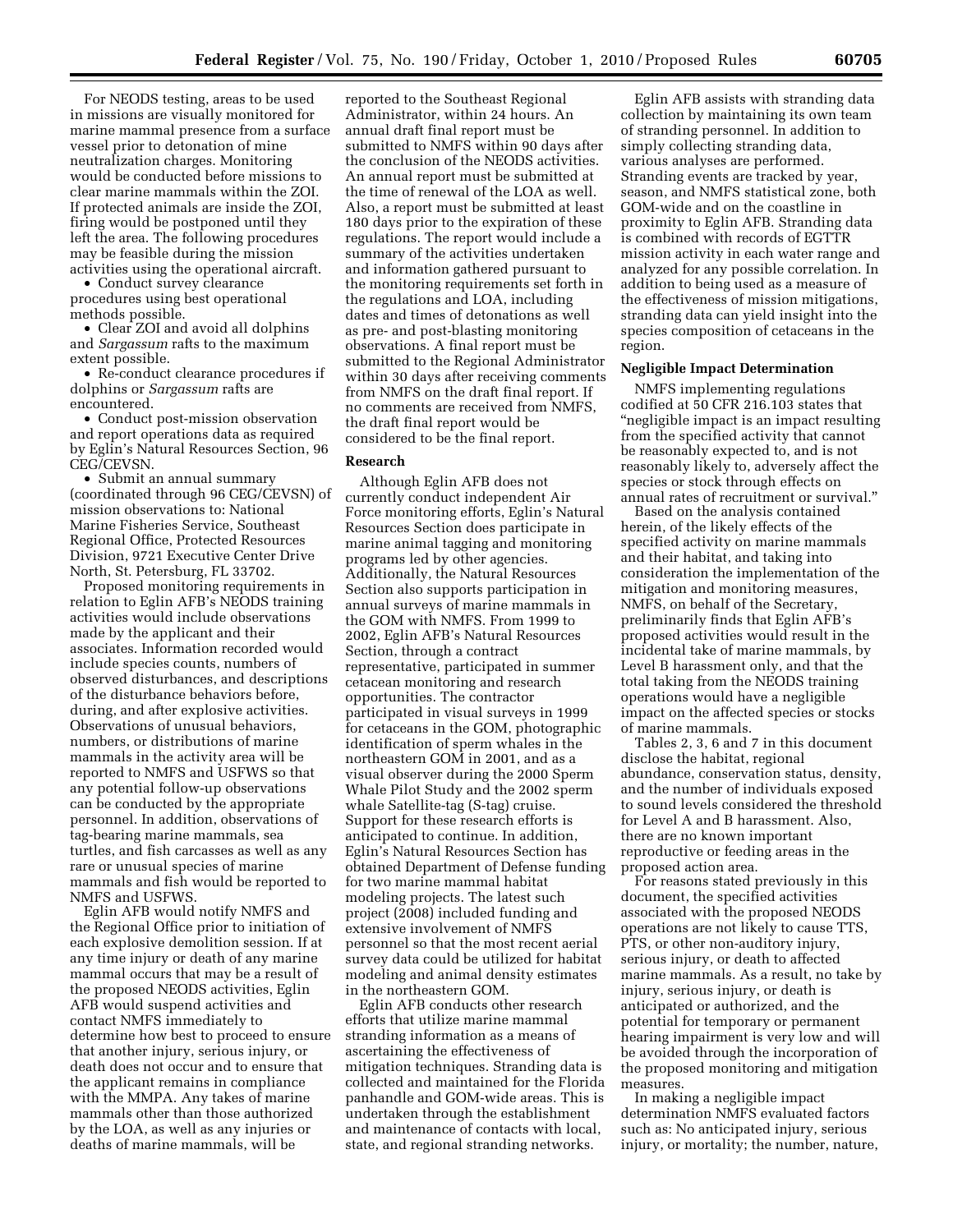intensity, and duration of harassment (all relatively limited); the low probability that take will likely result in effects to annual rates of recruitment of survival; the context in which it occurs (*i.e.,* impacts to areas of significance, impacts to local populations, and cumulative impacts when taking into account successive/contemporaneous actions when added to baseline data); the status of stock or species of marine mammals (*i.e.,* depleted, not depleted, decreasing, increasing, stable, impact relative to the size of the population); impacts on habitat affecting rates of recruitment/survival; and the effectiveness of monitoring and mitigation measures.

## **Impact on Availability of Affected Species for Taking for Subsistence Uses**

There is no subsistence hunting for marine mammals in the waters off of the coast of Florida that implicates MMPA Section 101(a)(5)(D).

#### **Endangered Species Act (ESA)**

For the reasons already described in this **Federal Register** notice, NMFS has determined that the described proposed NEODS training operations and the accompanying IHA may have the potential to adversely affect species under NMFS jurisdiction and protected by the ESA. Eglin AFB requested a Section 7 consultation pursuant to the ESA with NMFS' Southeast Regional Office (SERO) for the revised proposed NEODS training operations. NMFS SERO issued a Biological Opinion on October 25, 2004 for a five year plan of NEODS training operations in the EGTTR (Consultation No. F/SER/2004/ 00361). The U.S. Air Force requested informal Section 7 consultation with SERO on May 9, 2010 and SERO concurred that the proposed action may affect, but is not likely to adversely affect, ESA-listed species or designated critical habitat in a letter to the U.S. Air Force dated July 28, 2010.

## **National Environmental Policy Act (NEPA)**

NMFS has begun conducting NEPA analysis and preparing a Draft Environmental Assessment on the Promulgation of Regulations and the Issuance of Letters of Authorization to Take Marine Mammals, by Harassment, Incidental to Naval Explosive Ordnance Disposal School Training Operations at Eglin Air Force Base, Florida, which analyzes the project's purpose and need, alternatives, affected environment, and environmental effects for the proposed action. NMFS will complete the necessary NEPA analysis and the public comments received prior to making a

determination on the issuance of the final rule and LOA.

## **Preliminary Determinations**

Based on Eglin AFB's application, as well as the analysis contained herein, NMFS has preliminarily determined that the impact of the described NEODS training operations will result, at most, in a temporary modification in behavior (Level B harassment) of Atlantic bottlenose dolphins, in the form of temporarily vacating the action area to avoid NEODS training activities and potential for minor visual and acoustic disturbance from detonations. The effect of the NEODS training operations is expected to be limited to short-term and localized TTS-related behavioral changes.

Due to the infrequency, short timeframe, and localized nature of these activities, the number of marine mammals, relative to the stock population size, potentially taken by harassment is small. In addition, no take by injury, serious injury, or death is anticipated, and take by Level B harassment will be at the lowest level practicable due to incorporation of the proposed monitoring and mitigation measures mentioned previously in this document. No injury (Level A harassment), serious injury, or mortality is expected or authorized for marine mammals, and take by harassment will be at the lowest level practicable due to incorporation of the monitoring and mitigation measures mentioned previously in this document. Further, NMFS has preliminarily determined that the anticipated takes incidental to this activity is expected to result in a negligible impact on the affected species or stocks of marine mammals. The provision requiring that the activity not have an unmitigable adverse impact on the availability of the affected species or stock for subsistence uses does not apply to this proposed action as there are no subsistence users within the geographic area of the proposed project.

### **Classification**

For purposes of Executive Order 12866, the Office of Management and Budget has determined that this proposed rule is not significant.

Pursuant to section 605(b) of the Regulatory Flexibility Act, the Chief Counsel for Regulation of the Department of Commerce has certified to the Chief of Counsel for Advocacy of the Small Business Administration that this proposed rule, if adopted, would not have a significant economic impact on a substantial number of small entities. The U.S. Air Force is the entity that will be affected by this rulemaking, not a small governmental jurisdiction, small organization or small business, as defined by the Regulatory Flexibility Act. The requested authorization is specific to an will only govern the behavior of the U.S. Air Force as it carries out the specified training activities on water ranges at Eglin AFB. The primary effect of the authorization will be to impose mitigation and monitoring requirements on the U.S. Air Force for a specified, limited number of annual training events. Thus, the regulated activity involves only military activities on a Federal military installation. The requested authorization will not affect the activities of the private sector or result in any costs to local government jurisdictions. As a result, NMFS concludes the action would not result in a significant economic impact on a substantial number of small entities.

#### **Proposed Authorization**

As a result of these preliminary determinations, NMFS proposes to issue five-year regulations establishing a framework for the issuance of LOAs to Eglin AFB for the harassment of Atlantic bottlenose dolphins incidental to NEODS training operations, provided the previously mentioned mitigation, monitoring, and reporting requirements are incorporated.

## **List of Subjects in 50 CFR Part 217**

Exports, Fish, Imports, Indians, Labeling, Marine mammals, Penalties, Reporting and recordkeeping requirements, Seafood, Transportation.

Dated: September 24, 2010.

#### **Eric C. Schwaab,**

*Assistant Administrator for Fisheries, National Marine Fisheries Service.* 

For reasons set forth in the preamble, 50 CFR part 217 is proposed to be amended as follows:

## **PART 217—REGULATIONS GOVERNING THE TAKE OF MARINE MAMMALS INCIDENTAL TO SPECIFIED ACTIVITIES**

1. The authority citation for part 217 continues to read as follows:

**Authority:** 16 U.S.C. 1361 *et seq.* 

2. Subpart I is added to part 217 to read as follows.

# **Subpart I—Taking of Marine Mammals Incidental to Naval Explosive Ordnance Disposal School Training Operations**

- Sec.
- 217.80 Specified activity and specified geographical region.<br>217.81 Effective dates.
- 217.81 Effective dates.<br>217.82 Permissible me
- Permissible methods of taking.
- 217.83 Prohibitions.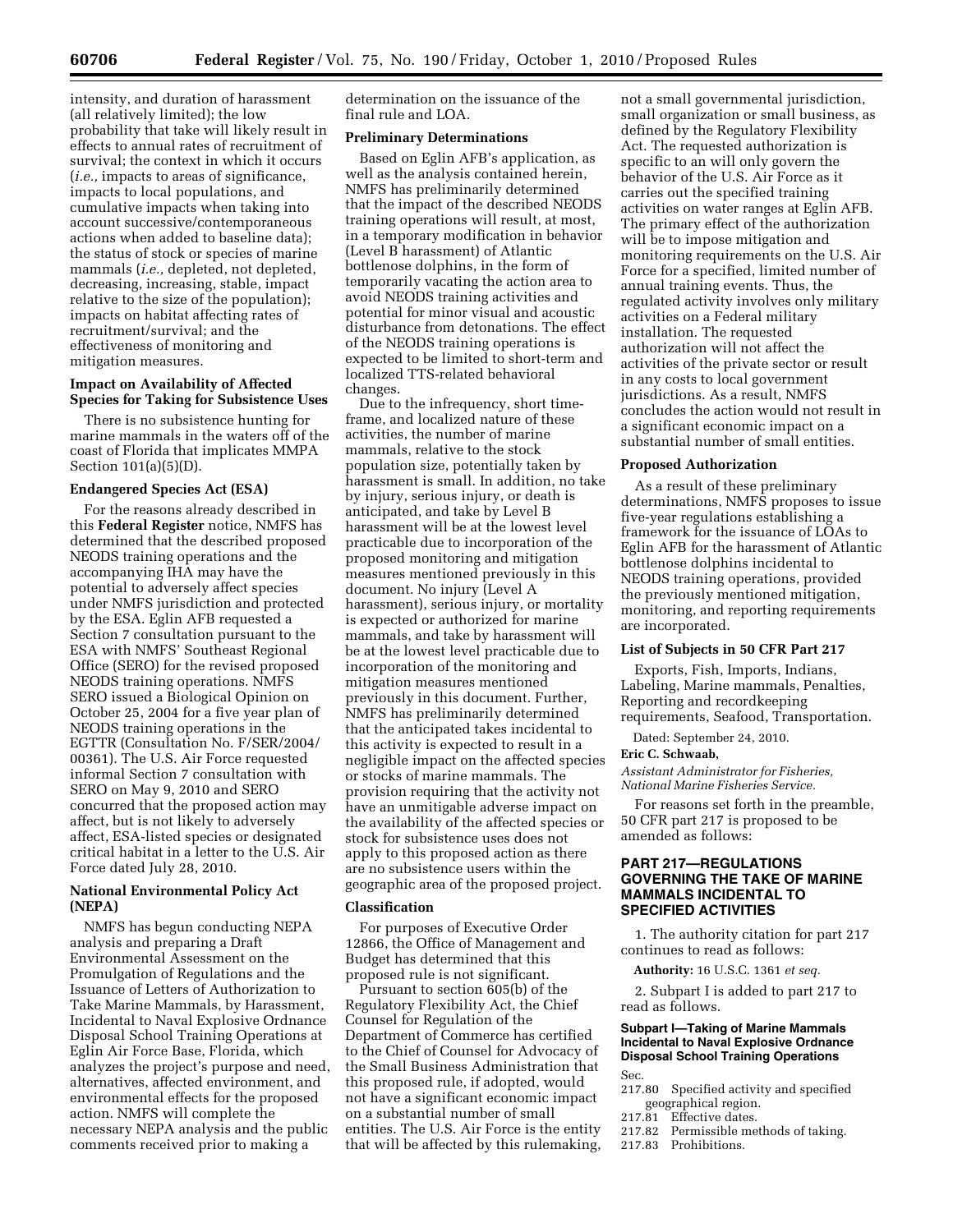- 217.84 Mitigation.
- 217.85 Requirements for monitoring and reporting.
- 217.86 Applications for Letters of Authorization.
- 217.87 Letters of Authorization.
- 217.88 Renewal of Letters of Authorization.
- 217.89 Modifications of Letters of
- Authorization.

## **Subpart I–Taking of Marine Mammals Incidental to Naval Explosive Ordnance Disposal School (NEODS) Training Operations**

#### **§ 217.80 Specified activity and specified geographical region.**

(a) Regulations in this subpart apply only to the incidental taking of those marine mammals specified in paragraph (b) of this section by the United States Air Force, Headquarters 96th Air Base Wing, Eglin Air Force Base, and those persons who engage in activities described in paragraphs (a)(1) through (7) of this section and the area set forth in paragraph (b) of this section:

(1) NEODS missions involving underwater detonations of small, live explosive charges adjacent to inert mines in order to disable the mine function.

(2) Live training events occurring eight times annually, averaging one event occurring every six to seven weeks.

(3) Four of the training events involving 5-lb charges, and four events involving 10-lb charges.

(4) Up to twenty 5-lb detonations and twenty 10-lb detonations annually, for a total of forty detonations.

(5) The five charges will be detonated individually with a maximum separation time of 20 minutes between each detonation.

(6) Mine shapes and debris will be recovered and removed from the Gulf of Mexico waters when training is completed.

(7) Each training team has two days to complete their entire evolution (*i.e.,*  detonation of five charges). If operations cannot be completed on the first live demolition day, the second live demolition day will be utilized to complete the evolution.

(b) The incidental take of marine mammals at Eglin Air Force Base, within the Eglin Military Complex, including three sites in the Eglin Gulf Test and Training Range at property off Santa Rosa Island, Florida, in the northern Gulf of Mexico, under the activity identified in paragraph (a) of this section, is limited to the following species: Atlantic bottlenose dolphins (*Tursiops truncatus*).

### **§ 217.81 Effective dates.**

Regulations in this subpart are effective from December 1, 2010, through November 30, 2015.

## **§ 217.82 Permissible methods of taking.**

(a) Under Letters of Authorization issued pursuant to §§ 216.106 and 217.87, the U.S. Department of the Air Force, Headquarters 96th Air Base Wing, Eglin Air Force Base, its contractors, and clients, may incidentally, but not intentionally, take marine mammals by Level B harassment, within the area described in § 217.80, provided the activity is in compliance with all terms, conditions, and requirements of these regulations and the appropriate Letter of Authorization.

(b) The taking of marine mammals is authorized for the species listed in § 217.80(b) and is limited to Level B harassment.

### **§ 217.83 Prohibitions.**

Notwithstanding takings contemplated in § 217.80 and authorized by a Letter of Authorization issued under § 216.106 and § 217.87, no person in connection with the activities described in § 217.80 may:

(a) Take any marine mammal not specified in § 217.80(b);

(b) Take any marine mammal specified in § 217.80(b) other than by incidental, unintentional harassment;

(c) Take a marine mammal specified in § 217.80(b) if such taking results in more than a negligible impact on the species or stocks of such marine mammal; or

(d) Violate, or fail to comply with, the terms, conditions, and requirements of this subpart or a Letter of Authorization issued under §§ 216.106 and 217.87.

## **§ 217.84 Mitigation.**

(a) The activity identified in § 217.80(a) must be conducted in a manner that minimizes, to the greatest extent practicable, adverse impacts on marine mammals and their habitats. When conducting operations identified in § 217.80(a), the mitigation measures contained in the Letter of Authorization issued under §§ 216.106 and 217.87 must be implemented. These mitigation measures include (but are not limited to):

(1) The time of detonation will be limited to an hour after sunrise and an hour before sunset.

(2) NEODS missions would be postponed if:

(i) The Beaufort sea state is greater than scale number three. Such a delay would maximize detection of marine mammals.

(ii) Any marine mammal is visually detected within the Zone of Influence. The delay would continue until the marine mammal that caused the postponement is confirmed to be outside of the Zone of Influence due to the animal swimming out of the range.

(iii) Any marine mammal is detected within or about to enter the Zone of Influence (*i.e.,* the exclusion radius of 230 m or 754.6 ft) and subsequently cannot be reacquired. The mission would not continue until the last verified location is outside of the Zone of Influence and the animal is moving away from the mission area.

(iv) Large *Sargassum* rafts of large concentrations of jellyfish are observed within the Zone of Influence. The delay would continue until the *Sargassum*  rafts or jellyfish that caused the postponement are confirmed to be outside of the Zone of Influence either due to the current and/or wind moving them out of the mission area.

(v) Large schools of fish are observed in the water within 230 m (754.6 ft) of the mission area. The delay would continue until the large fish schools are confirmed to be outside the Zone of Influence.

(3) A Go/No-Go decision process if the range is fouled and if monitoring indicates that the test area is and will remain clear of detectable marine mammals. As long as no protected species are sighted by the observer, then the mission is a Go, meaning it can proceed. However, if the area is fouled, meaning a protected species has entered the area, then the mission is a No-Go and cannot proceed until those individuals have left the mission area.

(4) In the event of a postponement, pre-mission monitoring would continue as long as weather and daylight hours allow. If a charge failed to explode, operations would attempt to recognize and solve the problem while continuing with all mitigation measures in place. Should a charge fail to explode, the proponent would attempt to identify the problem and detonate the charge with all marine mammal mitigation measures in place as described.

(5) Additional mitigation measures as contained in a Letter of Authorization. (b) [Reserved]

#### **§ 217.85 Requirements for monitoring and reporting.**

(a) Holders of Letters of Authorization pursuant to §§ 216.106 and 217.87 for activities described in 216.80(a) are required to cooperate with NMFS, and any other Federal, state, or local agency with authority to monitor the impacts of the activity on marine mammals. Unless specified otherwise in the Letter of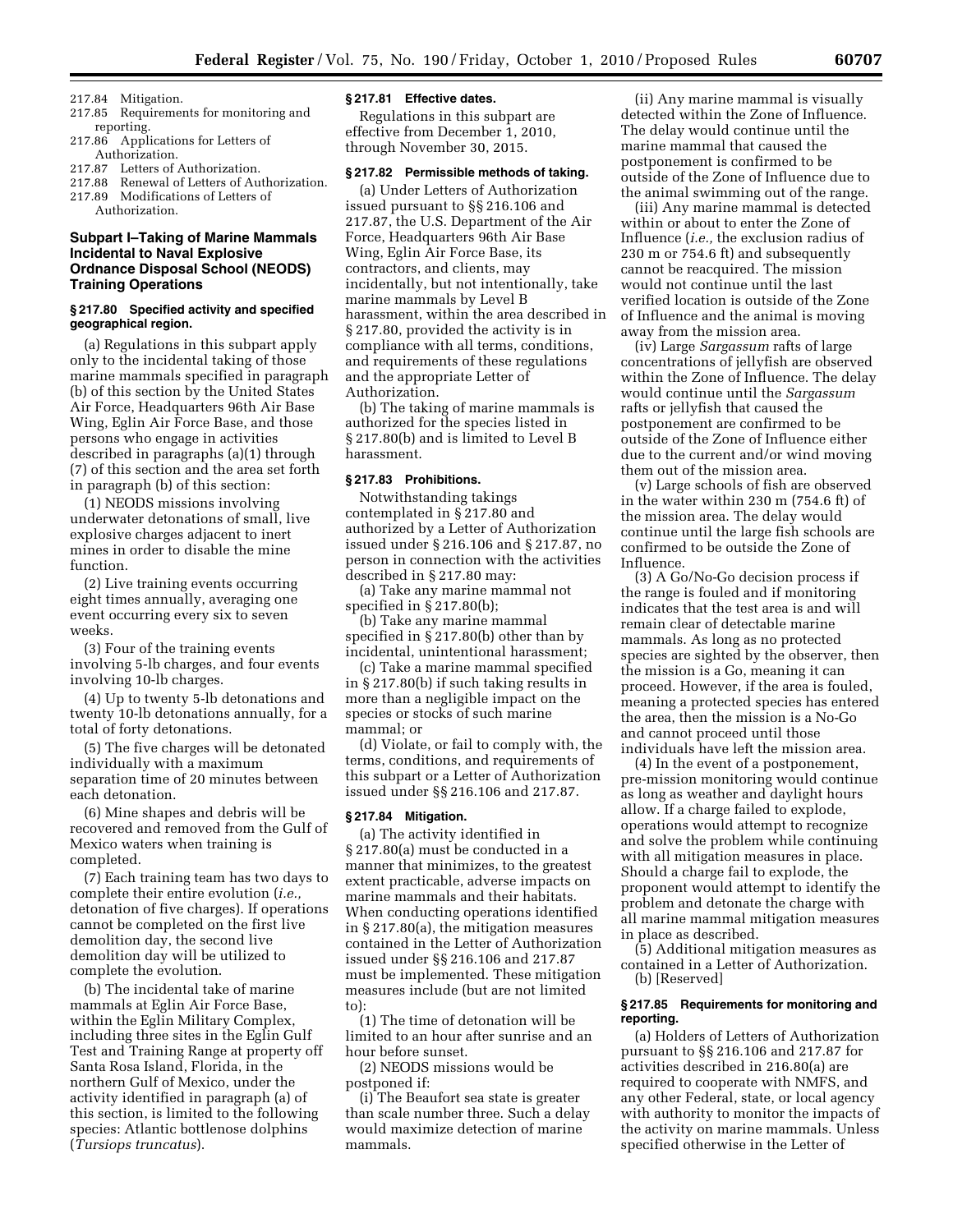Authorization, the Holder of the Letter of Authorization must notify the Administrator, Southeast Region, NMFS, by letter or telephone, prior to activities possibly involving the taking of marine mammals. If the authorized activity identified in § 217.80(a) is thought to have resulted in the mortality or injury of any marine mammals or in any take of marine mammals not identified in § 217.80(b), then the Holder of the Letter of Authorization must notify the Director, Office of Protected Resources, NMFS, or designee, by telephone (301–713–2289), within 24 hours of the discovery of the injured or dead animal.

(b) Holders of Letters of Authorization must designate trained, qualified, onsite individuals approved in advance by NMFS, as specified in the Letter of Authorization, to perform the following monitoring requirements:

(1) For NEODS testing, areas to be used in missions are visually monitored for marine mammal presence from a surface support vessel prior to detonation of mine neutralization charges. The observer on the vessel must be equipped with the proper optical equipment and lines of communication in order to recommend the Go/No-Go decision.

(2) Monitoring (pre-mission, two hours prior to mission, one hour prior to mission, five minutes prior to mission, throughout the mission, postmission) will be conducted before missions to evaluate the test site for environmental suitability of the mission and to verify the area is clear of marine mammals within the Zone of Influence. If marine mammals are inside the Zone of Influence, firing would be postponed until they have left the area.

(3) Conduct survey clearance procedures using best operational methods possible.

(4) Re-conduct clearance procedures if dolphins or *Sargassum* rafts are encountered.

(5) Conduct post-mission observation and report operations data as required by Eglin Air Force Base's Natural Resources Section, 96 CEG/CEVSN. Post-mission monitoring would commence immediately following each detonation and would be concentrated on the area down current of the test site. If any injured or dead marine mammals are observed, that information will be reported and coordinated with marine animals stranding networks.

(6) Submit an annual summary (coordinated through 96 CEG/CEVSN) of mission observations to: NMFS, Southeast Regional Office, Protected Resources Division, 9721 Executive

Center Drive North, St. Petersburg, Florida 33702.

(c) Holders of Letters of Authorization must conduct additional monitoring as required under an annual Letter of Authorization.

(d) Holders of Letters of Authorization must submit an annual report summarizing the specified activity as well as monitoring and mitigation data to the Southeast Regional Administrator, NMFS, within 90 days after the conclusion of the NEODS activities. This report must contain the following information:

(1) Date(s), time(s), and location(s) of explosive activities,

(2) Design of the monitoring program, (3) Results of the monitoring program including, but not necessarily limited to:

(i) Species counts,

(ii) Numbers of observed disturbances,

(iii) Descriptions of the disturbance behaviors before, during, and after explosive activities,

(iv) Bearing and distances,

(v) Observations of unusual behaviors, numbers, or distributions of marine mammals in the activity area will be reported to NMFS and the U.S. Fish and Wildlife Service so that any potential follow-up observations can be conducted by the appropriate personnel. In addition, observations of tag-bearing marine mammals, sea turtles, and fish carcasses as well as any rare or unusual species of marine mammals and fish would be reported to NMFS and U.S. Fish and Wildlife Service.

(e) An annual report must be submitted at the time of renewal of the Letter of Authorization.

(f) A final report must be submitted at least 180 days prior to expiration of these regulations. This report will summarize the activities undertaken and the results reported in all previous reports.

### **§ 217.86 Applications for Letters of Authorization.**

(a) To incidentally take marine mammals pursuant to these regulations, the U.S. citizen (as defined by § 216.103) conducting the activity identified in § 217.80(a) must apply for and obtain either an initial Letter of Authorization in accordance with § 217.87 or a renewal under § 217.88.

(b) The application must be submitted to NMFS at least 30 days before the activity is scheduled to begin.

(c) Application for a Letter of Authorization and for renewals of Letters of Authorization must include the following:

(1) Name of the U.S. citizen requesting the authorization.

(2) A description of the activity, the dates of the activity, and the specific location of the activity, and

(3) Plans to monitor the behavior and effects of the activity on marine mammals.

(d) A copy to the Letter of Authorization must be in the possession of the persons conducting activities that may involve incidental takings of marine mammals.

#### **§ 217.87 Letters of Authorization.**

(a) A Letter of Authorization, unless suspended or revoked, will be valid for a period of time not to exceed the period of validity of this subpart, but must be renewed annually subject to annual renewal conditions in § 217.88.

(b) Each Letter of Authorization will set forth:

(1) Permissible methods of incidental taking;

(2) Means of effecting the least practicable adverse impact on the species, its habitat, and on the availability of the species for subsistence uses (*i.e.,* mitigation); and

(3) Requirements for mitigation, monitoring, and reporting.

(c) Issuance and renewal of the Letter of Authorization will be based on a determination that the total number of marine mammals taken by the activity as a whole will have no more than a negligible impact on the affected species or stock of marine mammal(s).

### **§ 217.88 Renewal of Letters of Authorization.**

(a) A Letter of Authorization issued under §§ 216.106 and 217.87 for the activity identified in § 217.80(a) will be renewed annually upon:

(1) Notification to NMFS that the activity described in the application submitted under § 217.86 will be undertaken and there will not be a substantial modification to the described work, mitigation or monitoring undertaken during the upcoming 12 months;

(2) Timely receipt of the monitoring reports required under § 217.85(d) and (e), and the Letter of Authorization issued under § 217.87, which has been reviewed and accepted by NMFS; and

(3) A determination by NMFS that the mitigation, monitoring, and reporting measures required under §§ 217.84 and 217.85 and the Letter of Authorization issued under §§ 216.106 and 217.87, were undertaken and will be undertaken during the upcoming annual period of validity of a renewed Letter of Authorization.

(b) If a request for a renewal of a Letter of Authorization issued under §§ 216.106 and 217.88 indicates that a